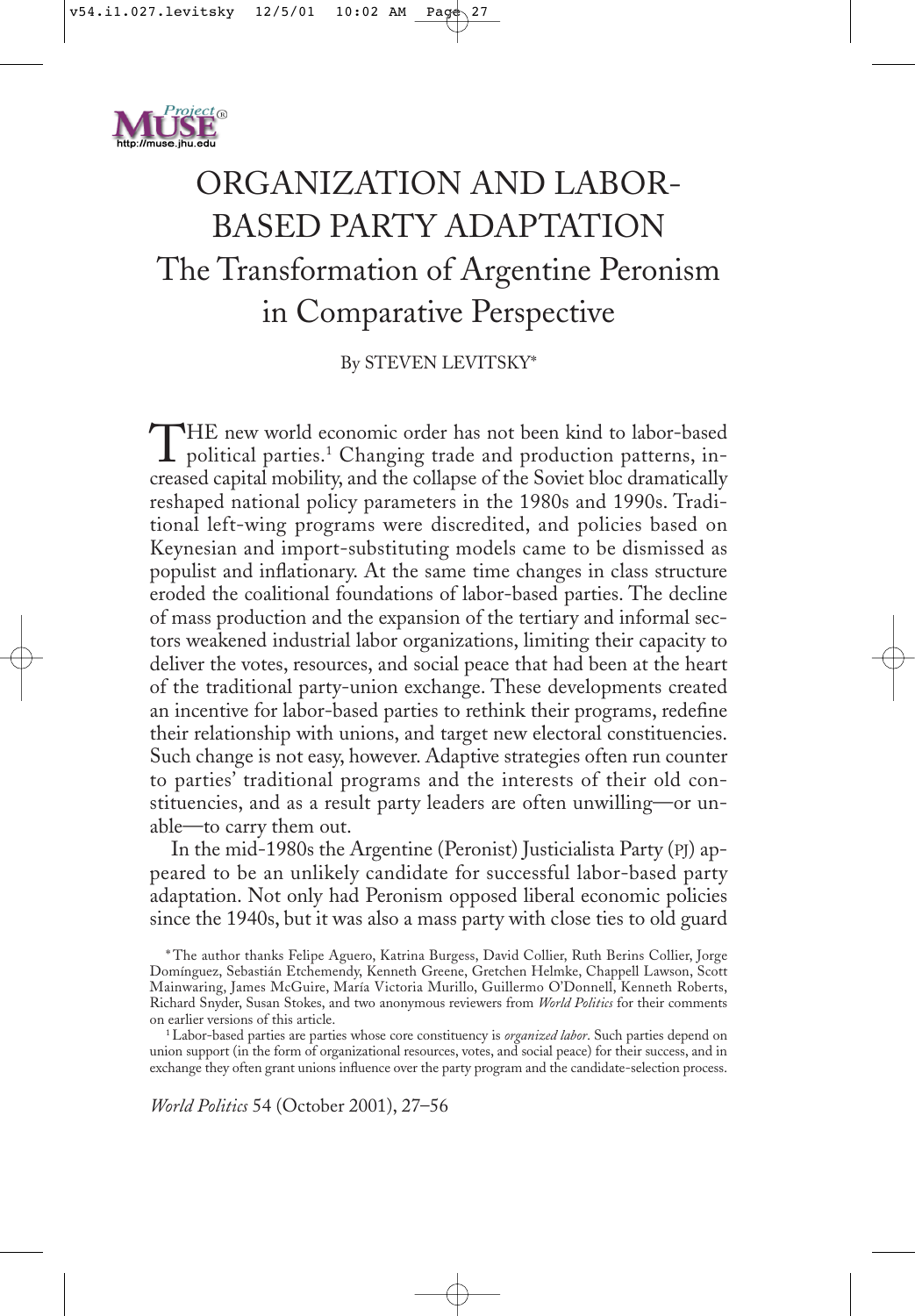industrial unions, which are widely viewed as obstacles to reform.2 Yet the PJ underwent a striking transformation. First, it redefined its relationship with organized labor, dismantling traditional mechanisms of union participation and replacing them with patronage-based territorial structures. Indeed, by the early 1990s urban Peronism had transformed itself from a labor-dominated party into a machine party. Second, the PJ adapted its socioeconomic program. Beginning in 1989 the government of Carlos Menem dismantled the statist, inwardoriented economic model established under Perón and implemented a neoliberal program that sharply contradicted the party's traditional platform. These changes were carried out with considerable success. Menem faced little intraparty opposition, and the PJ won four straight national elections between 1989 and 1995—including Menem's landslide reelection.

Drawing on the Peronist case, this article examines the capacity of Latin American labor-based parties to adapt to contemporary processes of socioeconomic change. It builds on recent studies of parties in the advanced industrialized countries, adopting an organizational approach to party change. Yet it also refines this literature by highlighting a dimension of organization that is often taken for granted in the dominant literature: the institutionalization of internal rules and procedures. The article argues that low levels of institutionalization, though generally associated with inefficiency and disorder, may enhance an organization's flexibility during periods of crisis. Thus, loosely structured labor-based parties (such as many mass populist parties) may be better equipped than highly institutionalized working-class parties (such as many socialist and communist parties) to adapt and survive in a context of economic crisis or change. The argument is illustrated through an analysis of the Peronist case. The central claim is that the PJ's striking transformation was facilitated by a party structure that combined a powerful mass organization with a weakly institutionalized leadership hierarchy. The PJ's fluid internal structure permitted rapid leadership renovation and granted party leaders substantial room for maneuver in searching for and implementing adaptive strategies, which allowed them to undertake far-reaching changes in both the party's relationship to organized labor and its economic program. At the same time Peronism's deep roots in society ensured that its electoral base remained relatively stable, despite these radical elite-level changes.

<sup>&</sup>lt;sup>2</sup> Thomas Koelble, "Recasting Social Democracy in Europe: A Nested Games Explanation of Strategic Adjustment in Political Parties," *Politics and Society* 20, no. 1 (1992); Herbert Kitschelt, *The Transformation of European Social Democracy* (New York: Cambridge University Press, 1994), 225.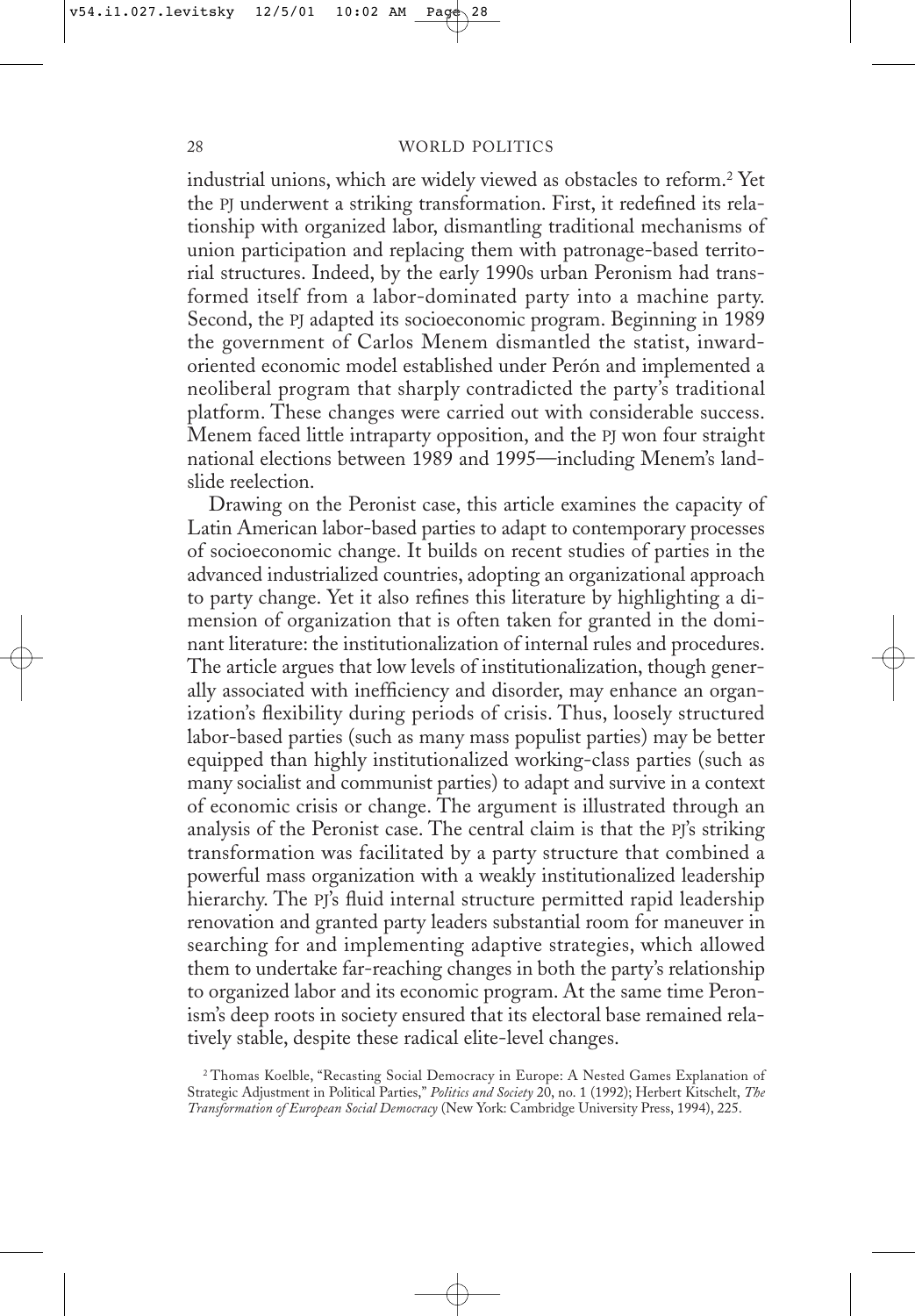The article is divided into four sections. The first section develops a theoretical framework for analyzing party change, making the case for an organizational approach. The second section presents the argument that under certain conditions lower levels of institutionalization may facilitate party adaptation and survival. The third section applies this argument to the Peronist case, showing how the PJ's weakly routinized structure facilitated its coalitional and programmatic adaptation in the 1980s and 1990s. Finally, the fourth section places the Argentine case in comparative perspective through an examination of labor-based adaptation (and nonadaptation) in four other Latin American cases.

# EXPLAINING LABOR-BASED PARTY ADAPTATION: AN ORGANIZATIONAL APPROACH

Party adaptation can be understood as a set of changes in *strategy* and/or *structure* that are undertaken in response to (or anticipation of ) changed environmental conditions and that then contribute to the party's capacity to meet its "primary goal."3 Although labor-based parties pursue a variety of goals, winning elections is clearly a predominant one. To adapt successfully, a party must accomplish three things. First, its leaders must choose an appropriate strategy. Leaders may fail to respond to environmental change, respond too slowly, or choose ineffective strategies. Second, reformers must sell the strategy to (or impose it upon) the rest of the party. Adaptive strategies often meet resistance from leaders, activists, and unionists who have a stake in the party's traditional project. Third, the party must sell the new strategy to the electorate. No strategy can succeed unless it wins votes.

Labor-based parties adapted to the neoliberal challenge with varying degrees of success in the 1980s and 1990s. Some parties either did not adapt (the Chilean and French communists) or turned leftward initially (the American Popular Revolutionary Alliance [APRA] in Peru) and suffered consequent electoral decline. Others, such as the Austrian socialists and the Institutional Revolutionary Party (PRI) in Mexico, adapted slowly and experienced moderate decline. In still other cases, such as Democratic Action (AD) in Venezuela, leaders attempted to adapt but failed due to opposition from within. Finally, some laborbased parties, including the PJ and the Spanish Socialist Workers Party, adapted quickly and remained in power for substantial periods of time.

<sup>&</sup>lt;sup>3</sup> "Primary goal" is taken from Robert Harmel and Kenneth Janda, "An Integrated Theory of Party Goals and Party Change," *Journal of Theoretical Politics* 6, no. 3 (1994), 265.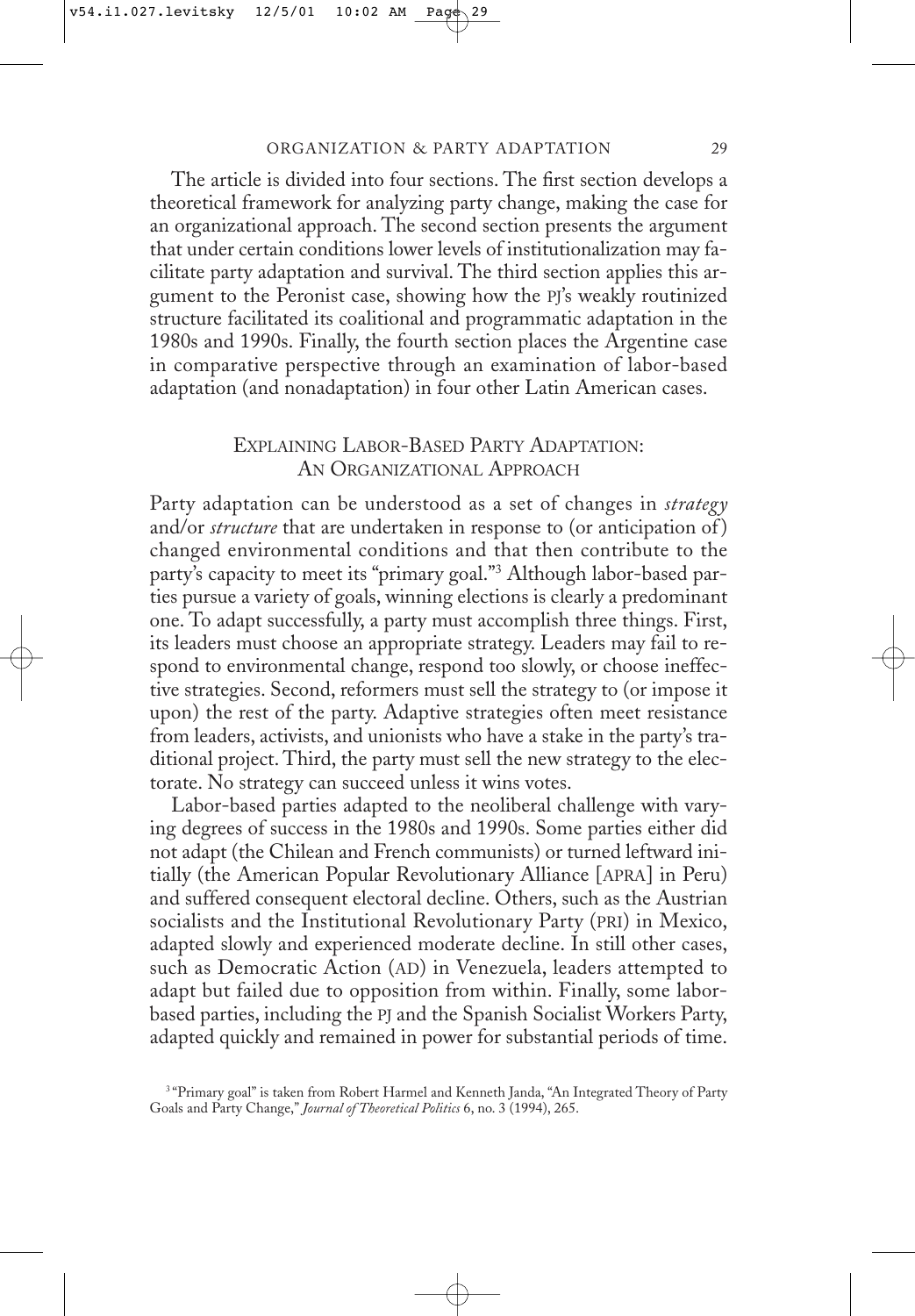What explains the variation in the capacity of labor-based parties to adapt and survive in the neoliberal era? Scholars have identified several potential sources of party change. One approach focuses on parties' external environments, particularly their electoral environments.4 Because winning public office is a primary goal of most parties, their strategies tend to be shaped by the structure of the electorate and the party system. Parties that do not adapt to changes in the electoral environment are likely to be defeated and/or to experience decline. Because electoral defeat generally results in a loss of resources for parties and party leaders, it often serves as a stimulus for change.5 Parties must also respond to changes in the economic environment. Economic factors often constrain the degree to which parties can pursue vote-maximizing strategies, and in some cases they induce programmatic choices that have little to do with the immediate preferences of the electorate. In Latin America, for example, the economic crisis of the 1980s led governing parties to adopt policies that ran directly counter to the platforms on which they campaigned.<sup>6</sup>

Although environmental factors help us understand the incentives for parties to adapt, they tell us little about whether and how parties actually respond to these incentives. Parties may respond slowly or inappropriately to environmental change, or they may not respond at all. Hence, environment-centered approaches have difficulty explaining short-to-medium-term variation across parties facing similar external conditions.7 To explain such variation requires looking within the parties themselves.

An alternative explanatory approach centers on the role of leadership. Several scholars have identified the choices and strategies of party leaders as the key to explaining successful or failed adaptation.<sup>8</sup> Others point to *changes* in party leadership as a primary catalyst for

<sup>4</sup> Anthony Downs, *An Economic Theory of Democracy* (New York: Harper and Row, 1957); Joseph A. Schlesinger, "On the Theory of Party Organization," *Journal of Politics* 46, no. 2 (1984), 383–84.

<sup>5</sup> Angelo Panebianco, *Political Parties: Organization and Power* (Cambridge: Cambridge University Press, 1988), 243.

<sup>6</sup> Susan Stokes, *Mandates, Markets and Democracy: Neoliberalism by Surprise in Latin America* (New York: Cambridge University Press, 2001).

<sup>7</sup> Thus, Adam Przeworski and John Sprague's conclusion that the erosion of industrial working classes would lead to the decline of electoral socialism proved overly pessimistic; see Przeworski and Sprague, *Paper Stones: A History of Electoral Socialism* (Chicago: University of Chicago Press, 1986), 183–85.

<sup>8</sup> Richard Rose and Thomas T. Mackie, "Do Parties Persist or Fail? The Big Trade-off Facing Organizations," in Kay Lawson and Peter H. Merkl, eds., *When Parties Fail: Emerging Alternative Organizations* (Princeton: Princeton University Press, 1988), 557; Frank Wilson, "The Sources of Party Change: The Social Democratic Parties of Britain, France, Germany, and Spain," in Kay Lawson, ed., *How Political Parties Work: Perspectives from Within* (Westport, Conn.: Praeger, 1994).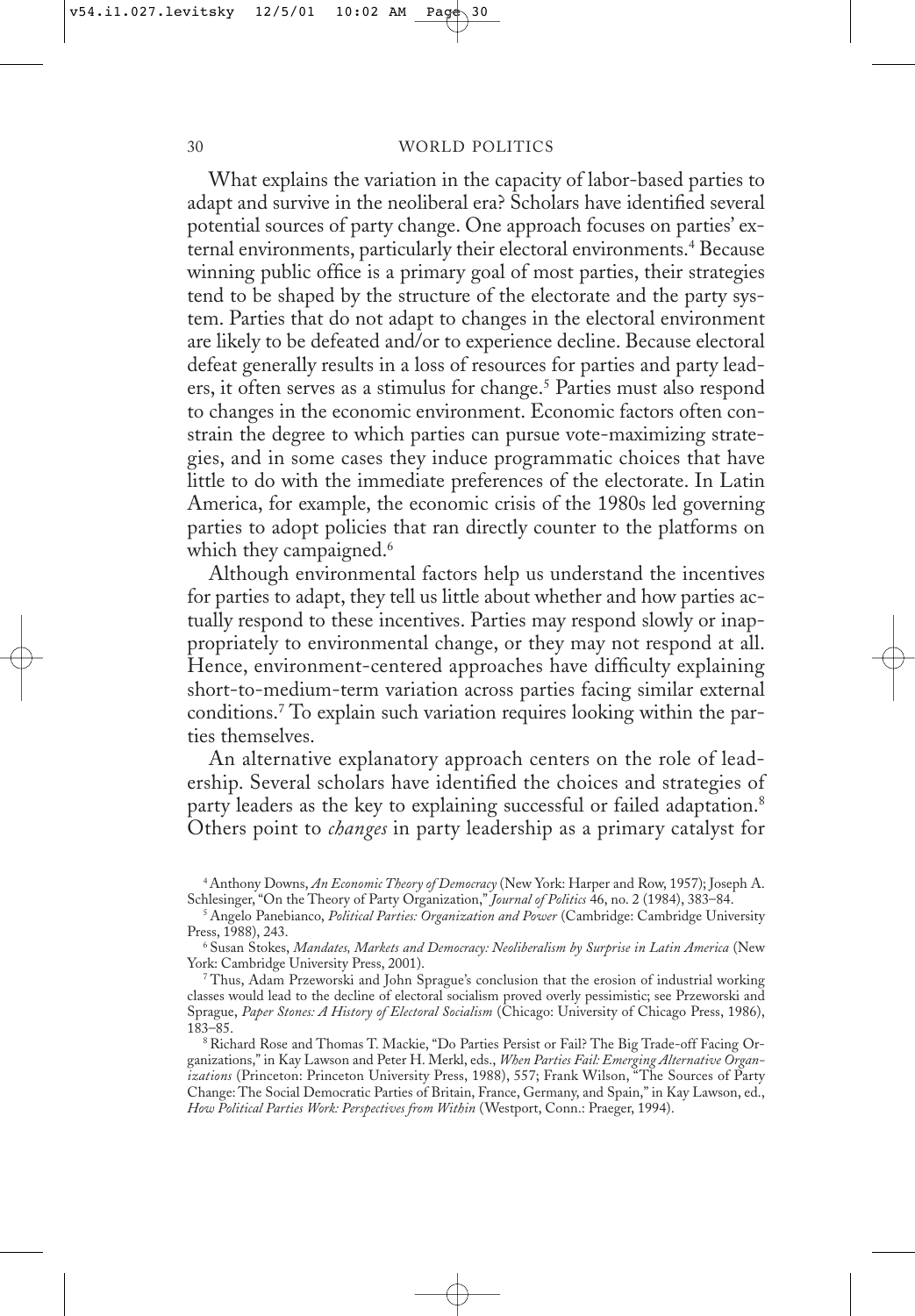adaptation.<sup>9</sup> Yet leadership-centered approaches tend to pay insufficient attention to the ways in which leaders' strategies are encouraged or constrained by the political-institutional context in which they operate. Thus, some party organizations grant leaders substantial room for maneuver in searching for and carrying out adaptive strategies, whereas others limit leadership autonomy through strict rules of accountability. Similarly, whereas some party structures facilitate leadership renovation, others tend to inhibit it.

This article integrates environmental change and leadership into an organizational approach to party adaptation. Such an approach places party leaders at the intersection of environmental and intraorganizational dynamics.10 It assumes that while leaders who seek to increase their political power (or that of their parties) must respond to changes in the external environment, their strategic choices, as well as their capacity to carry out their chosen strategies, are shaped by their parties' organizational structures and internal power games. In other words, it treats vote-maximizing strategies not as an assumption—as in the Downsian tradition—but as an outcome to be explained.

## PARTY ORGANIZATION AND ADAPTIVE CAPACITY

Recent work on party organization and change points to several factors that facilitate party adaptation and survival. One set of factors concerns parties' strategic flexibility, which is enhanced by at least two factors. The first is leadership autonomy. To the extent that the strategic initiatives of party leaders are restricted by rules and procedures that ensure accountability to lower-level authorities, their capacity to respond to external challenges will be limited.<sup>11</sup> Second, strategic flexibility is enhanced by leadership renovation. Parties that facilitate the entry of fresh blood into their hierarchies are said to be more open to strategic change than are those with entrenched bureaucracies and internal recruitment filters.12

Another set of factors that facilitates adaptation and survival relates to a party's rootedness in society. In its extreme form, societal rooted-

<sup>9</sup> Panebianco (fn. 5), 242–44; Harmel and Janda (fn. 3), 266–67.

<sup>10</sup> Scholarship in this tradition includes Panebianco (fn. 5); Thomas Koelble, *The Left Unraveled: Social Democracy and the New Left Challenge* (Durham, N.C.: Duke University Press, 1991); Koelble (fn. 2); and Kitschelt (fn. 2).

<sup>11</sup> Kaare Strom, "A Behavioral Theory of Competitive Political Parties," *American Journal of Political Science* 34, no. 2 (1990), 577; Kitschelt (fn. 2), 212–13.

<sup>12</sup> Kitschelt (fn. 2), 212; Kenneth M. Roberts, *Deepening Democracy? The Modern Left and Social Movements in Chile and Peru* (Stanford, Calif.: Stanford University Press, 1998), 47.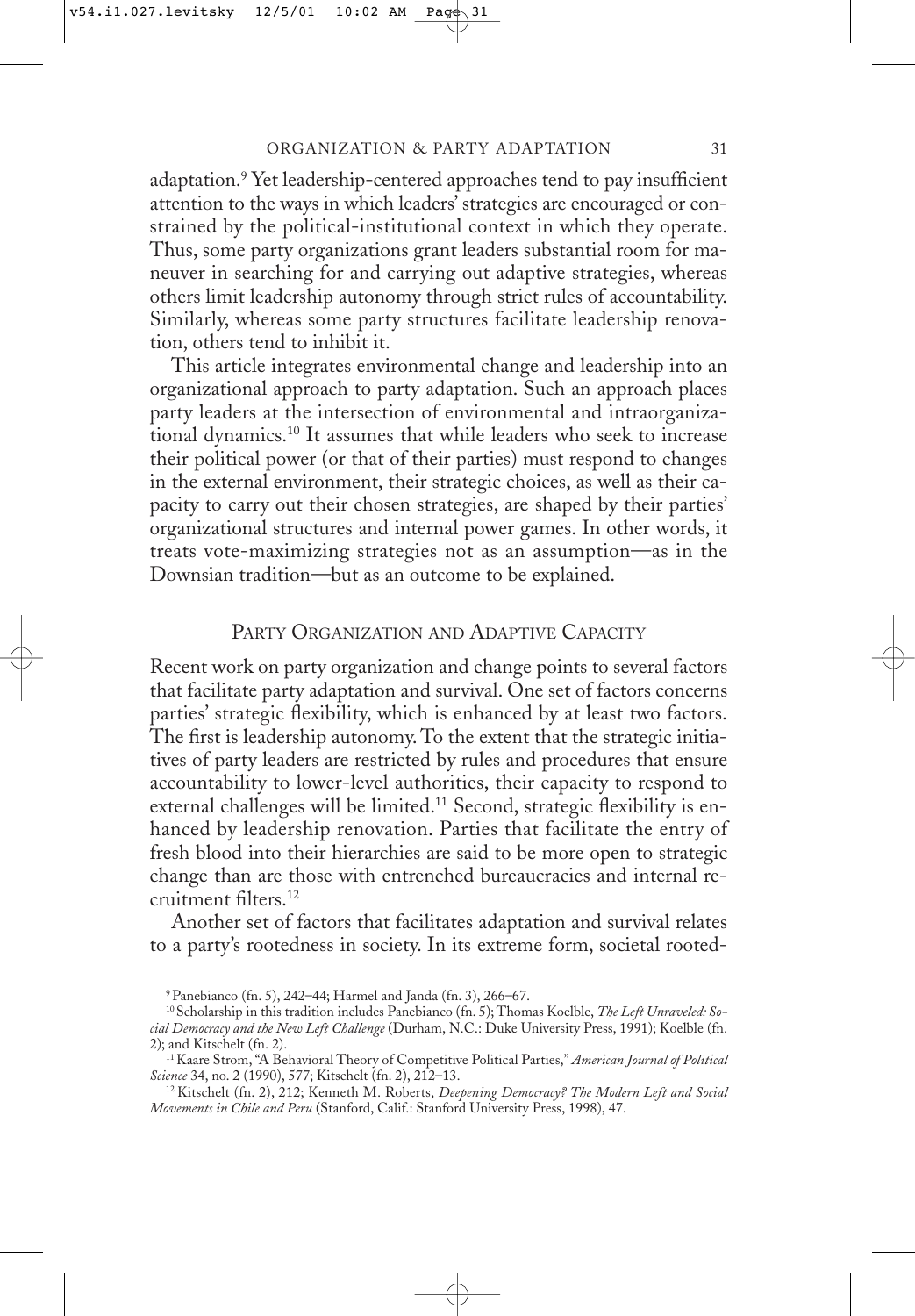ness is associated with encapsulating mass organizations,<sup>13</sup> distinct party subcultures, and stable "electorates of belonging."14 Encapsulation raises the threshold at which voters decide to abandon their party. Although the organizational encapsulation characteristic of some turn-ofthe-century European parties no longer exists anywhere in the world, many parties retain strong organizations and relatively stable core electorates. Even in this weakened form, societal rootedness provides an electoral cushion that enables parties to make strategic changes—and mistakes—without suffering substantial short-term losses.

The literature on party organization and change suggests the existence of a trade-off between strategic flexibility and societal rootedness. This is because scholars often treat mass organization as coterminous with bureaucratization. The dominant literature, which is based largely on studies of the advanced industrialized countries, generally assumes that parties' internal structures are institutionalized.<sup>15</sup> Thus, intraparty rules and procedures are assumed to be stable, well defined, and widely known and accepted by members, and party organizations are assumed more or less to correspond to the formal, often bureaucratic structures outlined in their statutes. Bureaucratic organization is said to limit strategic flexibility, for it is generally associated with elaborate rules of leadership accountability (that limit leaders' strategic autonomy)<sup>16</sup> and recruitment filters and stable career paths (that limit leadership renovation).17 For this reason, mass parties are frequently said to "lack the flexibility to adapt easily to new challenges."<sup>18</sup> The flexibility-stability trade-off can be seen in Panebianco's distinction between mass bureaucratic and electoral-professional parties.<sup>19</sup> Whereas mass bureaucratic parties are said to be stable but comparatively inflexible,<sup>20</sup> electoral-professional parties are expected to be more flexible but less electorally stable.<sup>21</sup>

<sup>13</sup> Giovanni Sartori, "European Political Parties: The Case of Polarized Pluralism," in Robert Dahl and D. E. Neubauer, eds., *Readings in Modern Political Analysis* (New York: Prentice-Hall, 1968); E. Spencer Wellhofer, "Strategies for Party Organization and Voter Mobilization: Britain, Norway, and Argentina," *Comparative Political Studies* 12, no. 2 (1979).

15 For a similar argument, see Scott Mainwaring*, Rethinking Party Systems in the Third Wave of Democratization: The Case of Brazil* (Stanford, Calif.: Stanford University Press, 1999), 21–25.

16 Strom (fn. 11), 577–79.

17 Herbert Kitschelt, "Austrian and Swedish Social Democrats in Crisis: Party Strategy and Organization in Corporatist Regimes," *Comparative Political Studies* 24, no. 1 (1994), 17–21.

<sup>18</sup> Kris Deschouwer, "The Decline of Consociationalism and the Reluctant Modernization of Belgian Mass Parties," in Richard S. Katz and Peter Mair, eds*., How Parties Organize: Change and Adaptation in Party Organizations in Western Democracies* (London: Sage Publications, 1994), 83; Kitschelt (fn. 2), 216.

19 Panebianco (fn. 5), 262–67.

20 Kitschelt (fn. 2), 216.

21 Panebianco (fn. 5), 272–74.

<sup>14</sup> Panebianco (fn. 5), 267.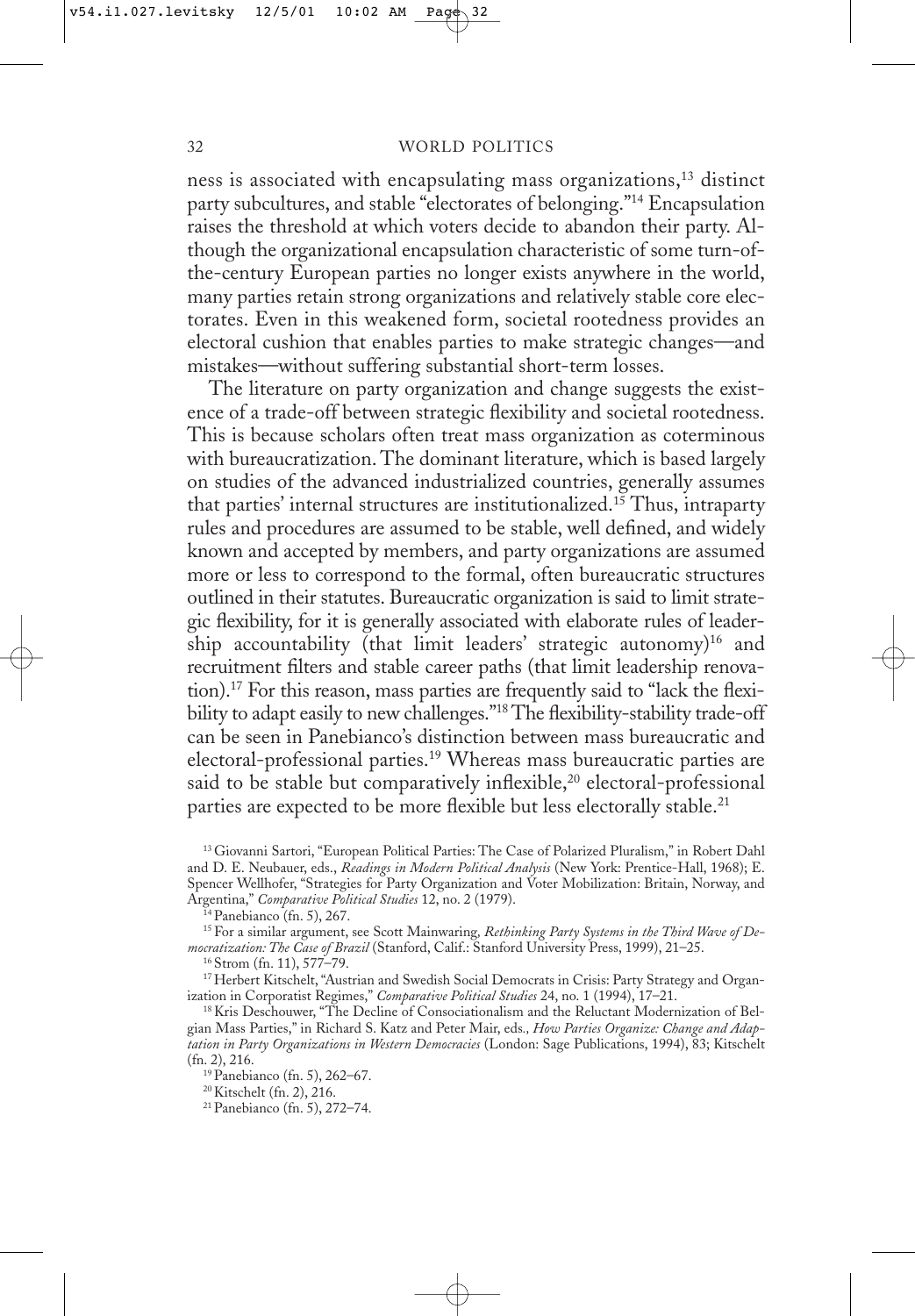Yet the flexibility-stability trade-off may not be as costly as the literature suggests. Mass organizations may exist without bureaucracies, stable career paths, or institutionalized mechanisms of leadership accountability. For example, the Peronist party is mass based, but its organization is fluid and informal and its internal rules and procedures are frequently manipulated or ignored. Informal and weakly institutionalized party organizations are common in Latin America. Indeed, they are characteristic of most populist and clientelistic parties.

# INSTITUTIONALIZATION AND PARTY ADAPTATION

Although several scholars have identified institutionalization as having an important effect on parties' capacity to adapt, $^{22}$  they differ considerably over what that effect is.<sup>23</sup> The literature on political organizations has associated institutionalization with a variety of phenomena, including (1) electoral or organizational stability;<sup>24</sup> (2) the degree to which organizations are "infused with value" by their members;<sup>25</sup> and (3) the routinization of rules and procedures *within* an organization.<sup>26</sup> Although scholars often treat these phenomena as dimensions of a single concept, $27$  such aggregation has analytic costs. Organizations may score very differently on the various dimensions. As noted above, the PJ is well organized but has a poorly routinized internal structure. Consequently, the party has been described as both "highly institutionalized"28 and "weakly institutionalized."29 Different aspects of institutionalization also appear to have different effects on adaptive capacity. Thus, whereas value infusion is said to facilitate organizational adaptation,<sup>30</sup> internal routinization is said to inhibit it.<sup>31</sup>

In light of this ambiguity, it may be useful to disaggregate institutionalization into clearly specified components. This article focuses on

23 Steven Levitsky, "Peronism and Institutionalization: The Case, the Concept, and the Case for Unpacking the Concept," *Party Politics* 4, no. 1 (1998).

24 Kenneth Janda, *Political Parties: A Cross-National Survey* (New York: Free Press, 1980), 19–27.

25 Huntington (fn. 22), 15; James W. McGuire, *Peronism without Perón: Unions, Parties, and Democracy in Argentina* (Stanford, Calif.: Stanford University Press, 1997), 7–10.

26 James G. March and Johan P. Olsen, *Rediscovering Institutions: The Organizational Basis of Politics* (New York: Free Press, 1989).

27 Janda (fn. 24), 19; Panebianco (fn. 5), 58–60; Mainwaring (fn. 15), 26–27.

<sup>28</sup> Mark Jones, "Evaluating Argentina's Presidential Democracy, 1983-1995," in Scott Mainwaring and Mathew Soberg Shugart, eds., *Presidentialism and Democracy in Latin America* (New York: Cambridge University Press, 1997), 272.

29 McGuire (fn. 25), 1.

30 Huntington (fn. 22), 15–17.

31 Lynne G. Zucker, "The Role of Institutionalization in Cultural Persistence," *American Sociological Review* 42 (October 1977), 729.

<sup>22</sup> Samuel P. Huntington, *Political Order in Changing Societies* (New Haven: Yale University Press, 1968), 13–17; Mark Kesselman, "Overinstitutionalization and Political Constraint: The Case of France," *Comparative Politics* 3, no. 1 (1970); Panebianco (fn. 5)*,* 261.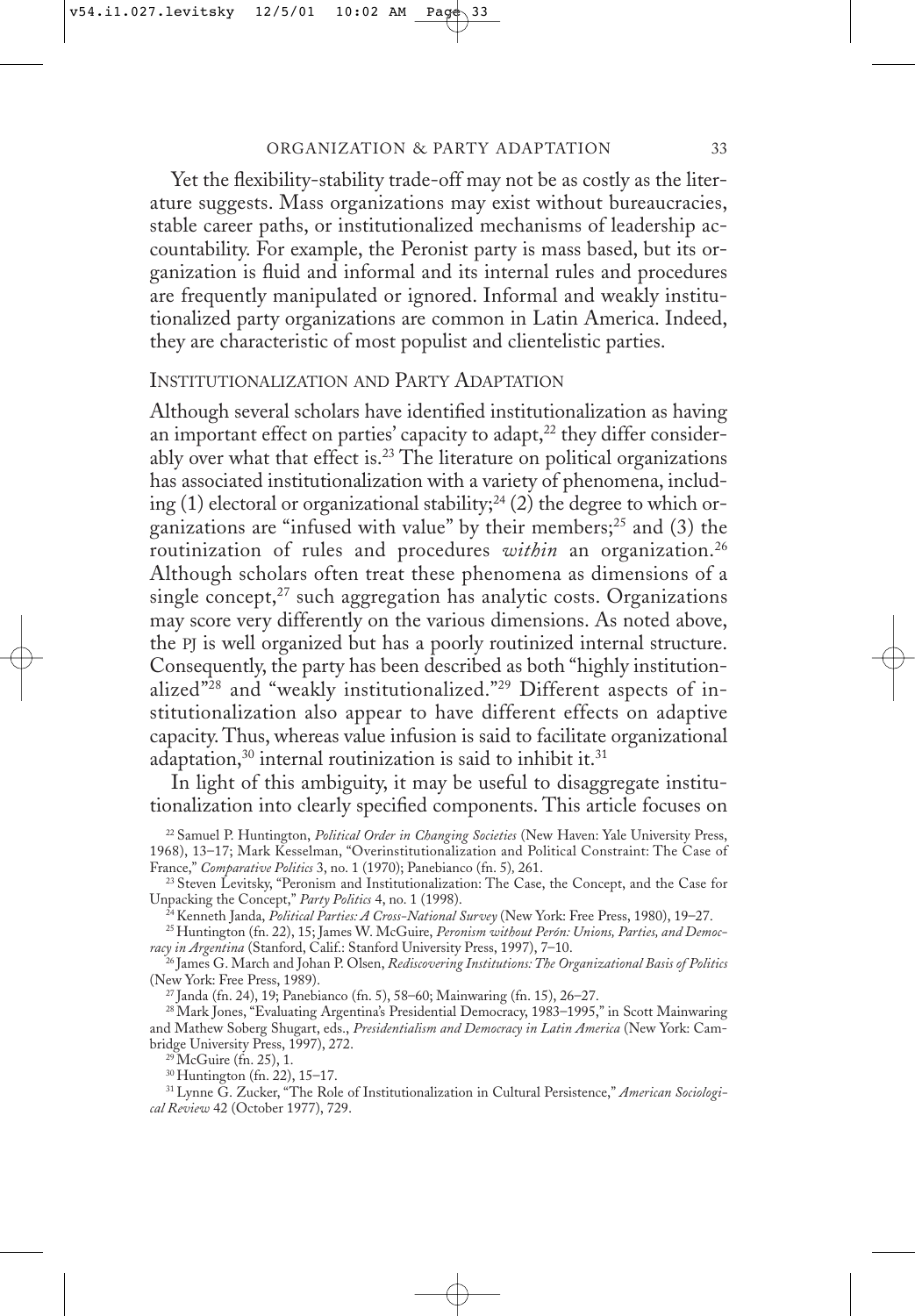the dimension of routinization—the process by which rules and procedures become known, accepted, and obeyed. When rules and procedures are routinized, they generate stable sets of expectations and interests. In a highly routinized context rules and procedures may become so taken for granted that actors comply with them without evaluating the immediate costs and benefits of such compliance.<sup>32</sup>

Routinization is usually associated with greater efficiency. Indeed, established routines and taken-for-granted rules and procedures are essential to the everyday functioning of complex organizations.<sup>33</sup> Yet routinized decision-making processes may also handicap organizations in a context of environmental change by narrowing the range of options considered by leaders over the short term.<sup>34</sup> Actors are slower to question structures and strategies that are taken for granted, and when leaders do devise adaptive strategies, established routines and decision rules may limit their capacity to implement them. Considered from an interests-based perspective, routinized structures become entrenched because actors invest in skills, learn strategies, and create organizations that are appropriate to the existing rules of the game. These investments give actors a stake in preserving existing arrangements, as well as a greater capacity to defend them.<sup>35</sup> Routinized organizations tend therefore to be "sticky," in that they do not change as quickly as underlying preferences and power distributions. This leaves such organizations vulnerable to external shocks, for it limits the speed with which they can adapt and often the extent to which they can do so as well. By contrast, in nonroutinized organizations more is up for grabs in the short run, so actors have greater room for maneuver in searching for and carrying out adaptive strategies. Because rules and procedures are not buttressed by vested interests or "taken for grantedness," actors have less difficulty modifying them to serve their short-term goals. Such organizations thus tend to be less sticky, as lags between institutional outcomes and underlying distributions of power and preferences can be closed with relative ease.

Routinization affects parties' strategic flexibility in two areas. First, it limits leadership renovation. Where party hierarchies are highly routinized, often in the form of bureaucracies, leadership renovation tends

<sup>32</sup> Ibid., 728.

<sup>33</sup> Richard R. Nelson and Sidney G. Winter, *An Evolutionary Theory of Economic Change* (Cambridge: Harvard University Press, 1982), 74–110; March and Olson (fn. 26), 24.

<sup>&</sup>lt;sup>34</sup> Nelson and Winter (fn. 33), 74–83; Lynne Zucker, "Organizations and Institutions," in Samuel Bacharach, ed., *Research in the Sociology of Organizations*, vol. 2 (Greenwich, Conn.: JAI Press, 1983), 5.

<sup>35</sup> Douglass C. North, "A Transaction Cost Theory of Politics," *Journal of Theoretical Politics* 2, no. 4 (1990), 364–65.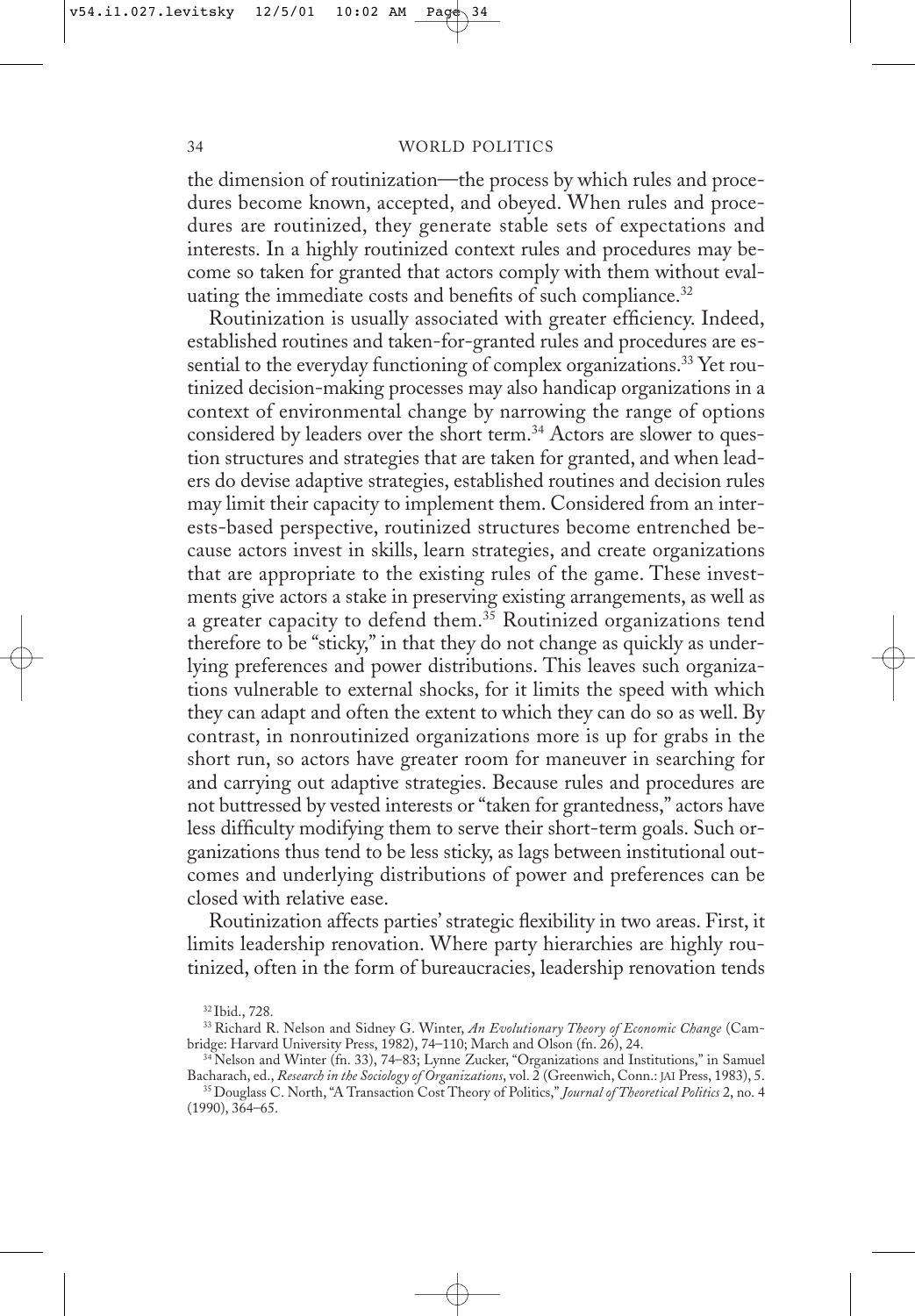to be slow. In such a context old guard leaders become entrenched in the party hierarchy, and internal recruitment filters and established career paths ward off reformist movements and instill conformity in aspiring leaders.<sup>36</sup> Reformers thus tend to be "drowned in a sea of conventional party stalwarts,"37 or what Downs calls "conservers."38 Hence, bureaucratized hierarchies often take the form of oligarchies, in which leadership turnover occurs "gradually and slowly" and "never through a sudden, massive, and extended injection of new blood."39 By contrast, where party hierarchies are poorly routinized, movement in and out of the leadership is generally more fluid. Old guard leaders may be more easily removed from the party hierarchy, and the absence of recruitment filters and bureaucratic career paths allows reformers to rise quickly through the ranks.

Second, routinization frequently limits party leaders' room for maneuver. Although bureaucratic party organizations often produce oligarchic leaderships with considerable autonomy vis-à-vis the rank and file,40 they also constrain individual leaders and factions vis-à-vis the rest of the party leadership. The routinization of intraparty rules and procedures tends to "drastically limit internal actors' margins of maneuverability," with the result that highly routinized parties tend to respond "slowly and laboriously" to environmental change.41 By contrast, weakly routinized parties are associated with greater leadership autonomy. The absence of bureaucratic routines and entrenched decision rules allows party leaders to consider a wider range of options and in most cases provides those leaders with greater room for maneuver in carrying out adaptive strategies.<sup>42</sup>

### MASS POPULIST PARTIES: COMBINING ROOTEDNESS AND FLEXIBILITY

To the extent that mass parties are weakly routinized, then, they may avoid the flexibility-stability trade-off. In other words, parties that combine societal rootedness with low levels of bureaucratization may possess a distinct advantage with respect to their adaptive capacity.

40 Michels (fn. 36).

41 Panebianco (fn. 5), 58.

42 Robert Harmel and Lars Svasand, "Party Leadership and Party Institutionalization: Three Phases of Development," *West European Politics* 16, no. 3 (1993), 68.

<sup>36</sup> Kitschelt (fn. 17), 17–21; also Roberto Michels, *Political Parties* (1911; New York: Free Press, 1962), 174–76.

<sup>37</sup> Kitschelt (fn. 17), 10.

<sup>38</sup> Anthony Downs, *Inside Bureaucracy* (Boston: Little, Brown, 1967), 96–97.

<sup>39</sup> William R. Schonfeld, "Oligarchy and Leadership Stability: The French Communist, Socialist, and Gaullist Parties," *American Journal of Political Science* 25, no. 2 (1981), 231.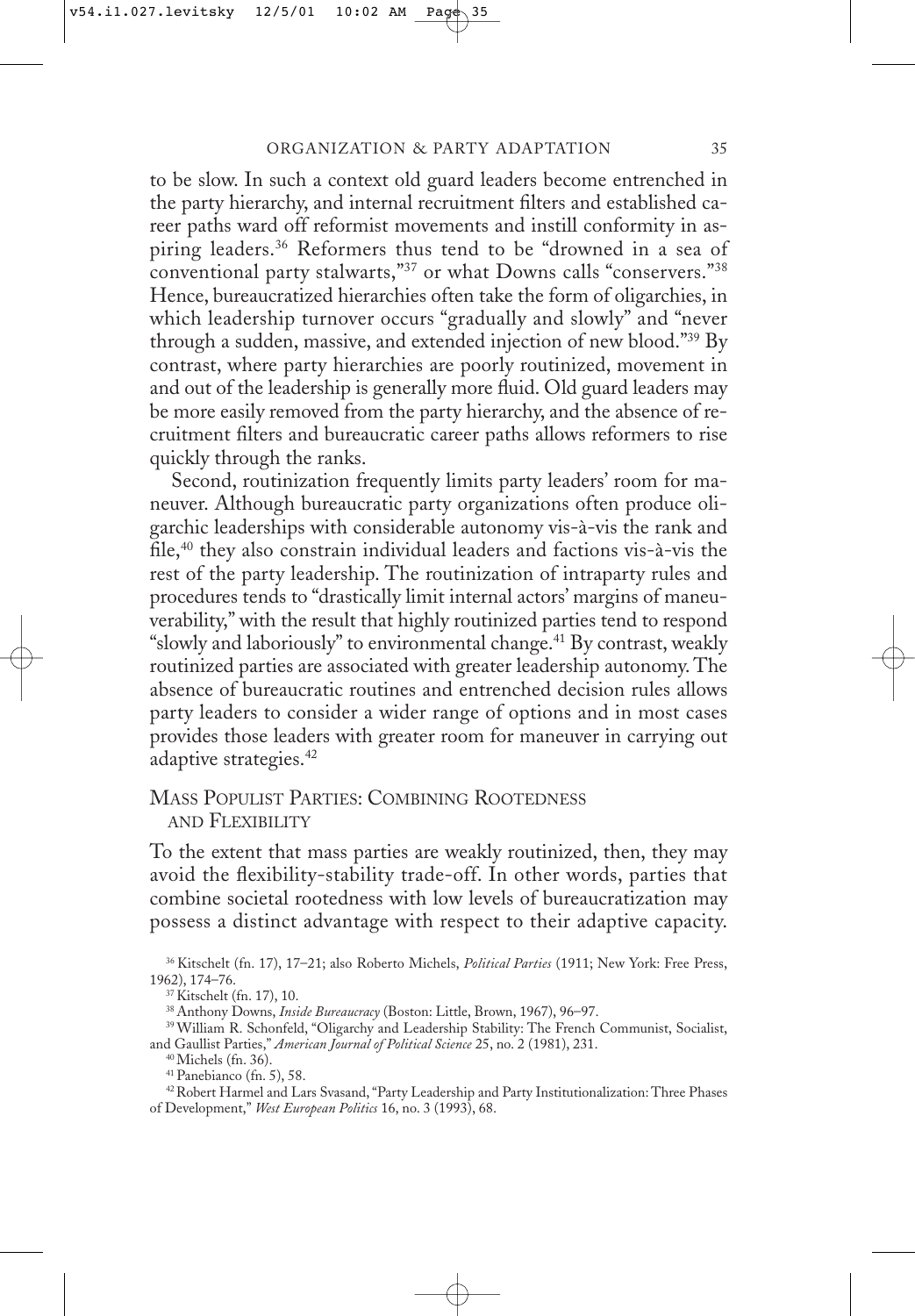Many Latin American mass populist parties,<sup>43</sup> including the PJ, Bolivian Revolutionary Nationalist Party, Mexican PRI, and Peruvian APRA, fall (to varying degrees) into this category. Although they are often deeply rooted in society, mass populist parties differ in important ways from other working-class parties, such as many communist and socialist parties. Whereas most European communist and social democratic parties built highly structured and disciplined organizations during their formative periods, populist parties were created from above, often by state actors. Their leaderships tended to be personalistic, which inhibited bureaucratization. Thus, whereas most communist and socialist parties consolidated into routinized, bureaucratic organizations, mass populist party organizations often remained unstable and internally fluid. Indeed, many did not survive the departure of their founding leaders.

Those that survived, however, often evolved into strikingly flexible organizations. Although most of these mass populist parties maintained deep roots in society, they lacked the entrenched bureaucratic structures that are said to limit adaptive capacity. Indeed, key legacies of populism, such as loosely structured organizations, nonbureaucratic hierarchies, and relatively autonomous (and personalistic) leaderships, may significantly enhance a party's strategic flexibility. Although there is no guarantee that mass populist parties will adopt *appropriate* strategies when confronted with external challenges, their fluid structures create a greater *opportunity* for adaptation than exists in routinized mass parties.

Figure 1 adds the dimension of routinization to Panebianco's idealtypical distinction between mass bureaucratic and electoral-professional parties.<sup>44</sup> On the right side of the figure are the routinized parties that predominate in the literature. In the lower-right quadrant one finds routinized mass parties, such as Panebianco's mass bureaucratic parties. Many postwar European social democratic parties fall into this category; they tend to be electorally stable but comparatively inflexible. In the upper-right quandrant one finds routinized non–mass parties, which correspond to Panebianco's electoral-professional parties. These parties are more flexible, but less electorally stable, than mass bureau-

<sup>43</sup> A mass populist party is a mass-based party born of a populist movement, which Collier and Collier define as a movement "characterized by mass support from the urban working class and/or peasantry; a strong element of mobilization from above; a central role of leadership from the middle sector or elite, typically of a personalistic and/or charismatic nature; and an anti-status quo, nationalist ideology and program"; see David Collier and Ruth Berins Collier, *Shaping the Political Arena* (Princeton: Princeton University Press, 1991), 788.

<sup>44</sup> Panebianco (fn. 5), 262–67.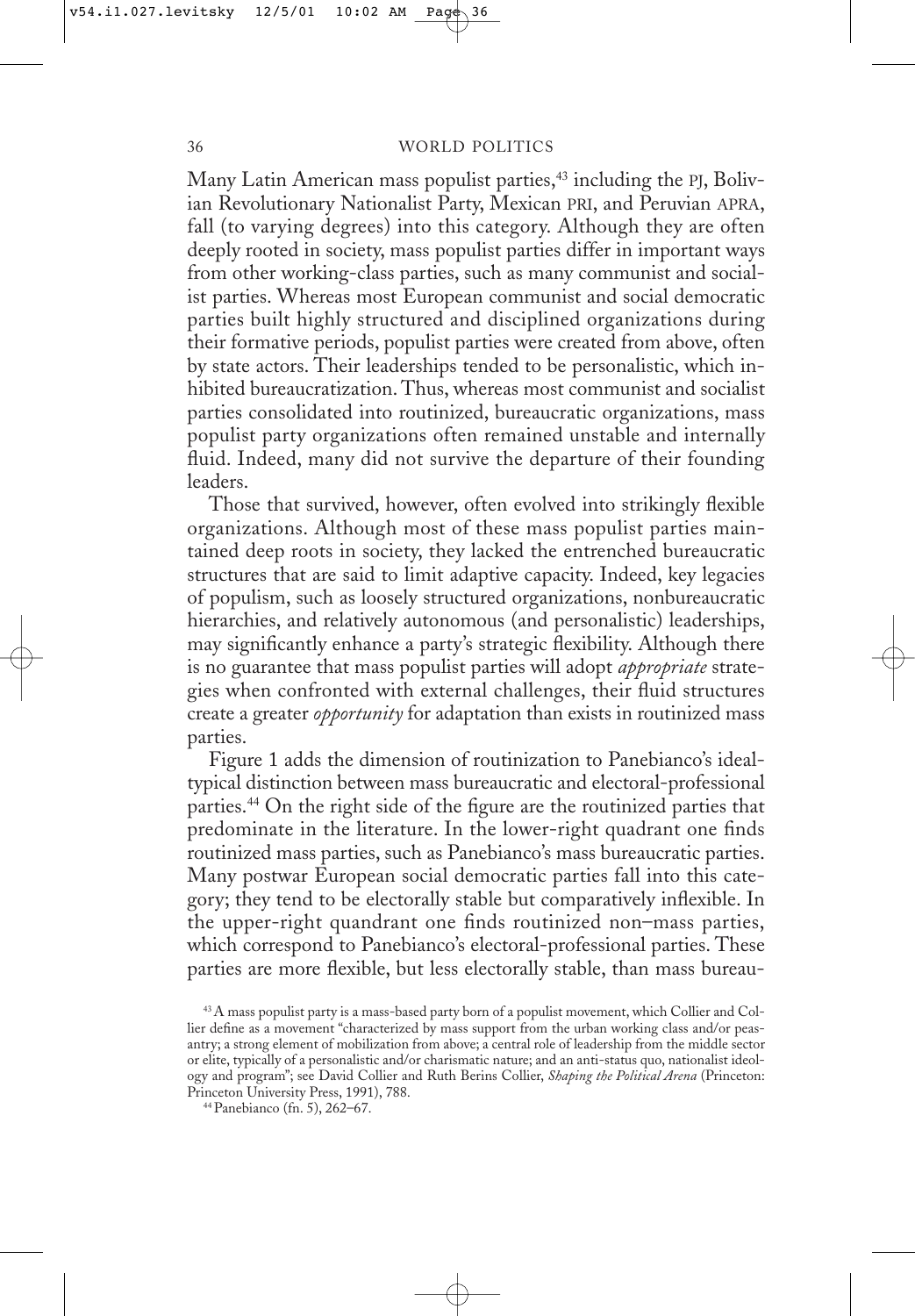#### ORGANIZATION & PARTY ADAPTATION 37

|                | Low Routinization                | High Routinization              |  |  |  |
|----------------|----------------------------------|---------------------------------|--|--|--|
| Non-Mass Based | Personalistic Electoral<br>Party | Electoral-Professional<br>Party |  |  |  |
| Mass Based     | Mass Populist Party              | Mass Bureaucratic Party         |  |  |  |

FIGURE 1

A TYPOLOGY OF PARTIES BASED ON THE DIMENSIONS OF ROUTINIZATION AND MASS ORGANIZATION

cratic parties. On the left side of Figure 1 are weakly routinized parties. In the upper-left quadrant, one finds nonroutinized parties without mass organizations, such as the personalistic parties that predominated in Peru and Russia in the 1990s; they are flexible but often ephemeral. Finally, the lower-left quadrant corresponds to nonbureaucratic mass parties. This category includes mass populist parties such as the PJ and, to a lesser extent, APRA and the PRI. Such parties are characterized by a distinctive combination of stability and flexibility, for although they are mass based, they lack many of the bureaucratic constraints that are common to routinized mass parties. They may therefore be particularly well equipped to adapt to external challenges.

## THE CASE OF PERONISM

The PJ adapted with considerable success to the challenges of economic liberalization and working-class decline. Peronism faced a profound environmental challenge in the 1980s. In the coalitional realm its traditional social base was eroding. Trade liberalization and economic crisis had decimated much of the manufacturing sector, which weakened industrial unions, fragmented the working class, and accelerated the growth of the tertiary and informal sectors.<sup>45</sup> Informal and service sec-

<sup>45</sup> Hector Palomino, *Cambios ocupacionales y sociales en Argentina, 1947–1985* (Occupational and social changes in Argentina, 1947–1985) (Buenos Aires: CISEA, 1987).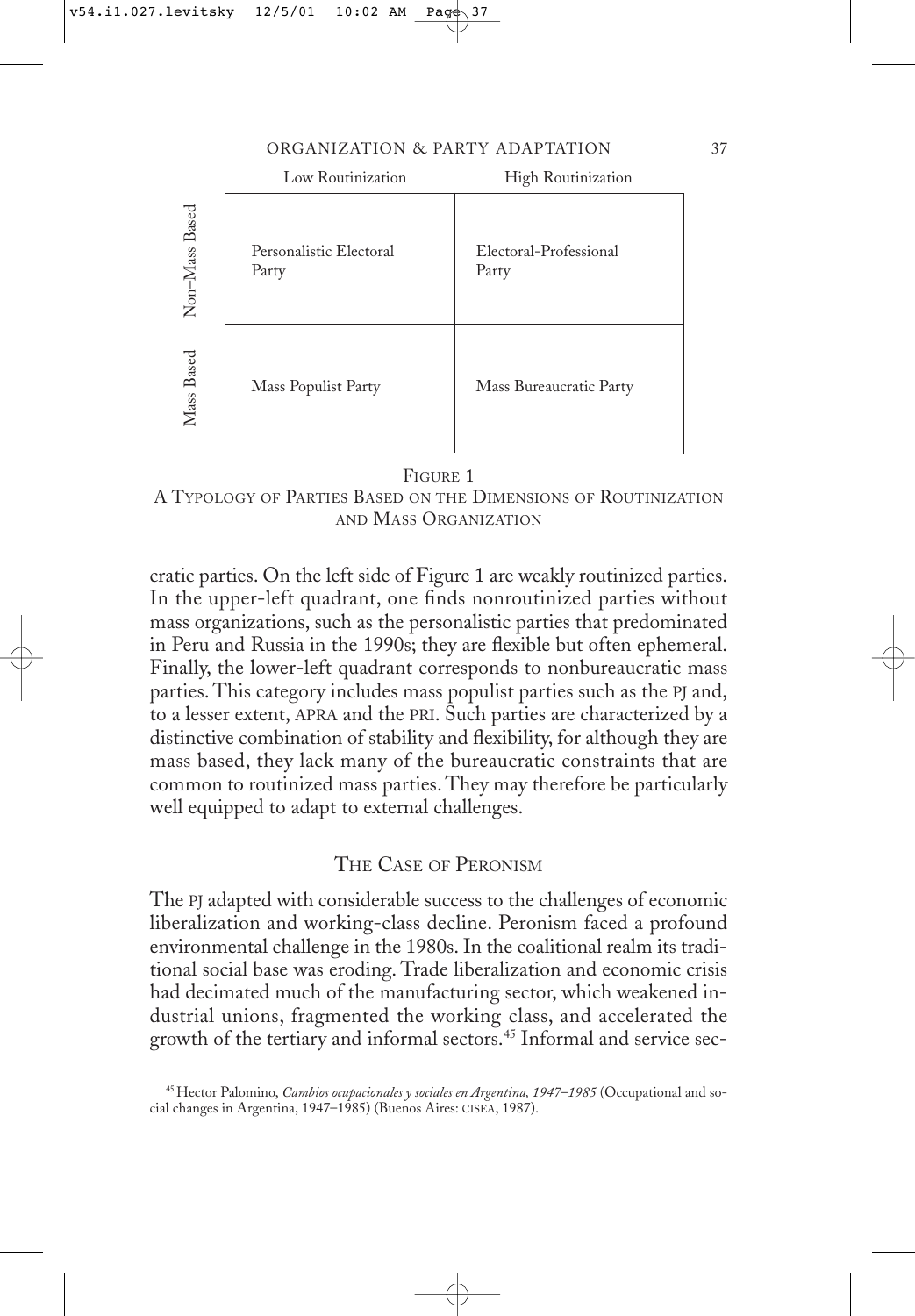tor workers had little contact with the industrial unions that had been the backbone of urban Peronism, and their identities and interests differed from those of traditional blue-collar workers. In this context Peronism's close links to unions from the General Labor Confederation (CGT) threatened to tie it to an increasingly narrow social base. Indeed, the PJ's failure to appeal to middle class and independent voters contributed to its unprecedented defeat in the 1983 elections.<sup>46</sup> In the programmatic realm the exhaustion of Argentina's statist, inward-oriented economic model, together with the fiscal strain generated by the debt crisis, raised the costs of traditional populist policies. The PJ was not forced to reconcile its traditional platform with the new economic realities while it was in opposition between 1983 and 1989. However, the Alfonsín government's failure to resolve the country's mounting economic problems, which culminated in a hyperinflationary crisis, imposed severe constraints on the Menem government when it took office in 1989, reducing the feasibility of the statist and prolabor policies that had been the core of the Peronist program.

Neither environment-centered nor leadership-centered approaches can fully account for the PJ's striking capacity to adapt to these challenges. Environment-centered explanations have identified the 1989 hyperinflationary crisis as a critical factor in convincing Menem and other PJ leaders of the need for market-oriented reforms.47 Yet if environmental factors help us understand why key Peronist elites chose a neoliberal strategy, they are less useful in explaining their capacity to sell it to (or impose it upon) the party. Much of the PJ leadership, including party president Antonio Cafiero, preferred a more gradual and less far reaching reform strategy.48 Thus, it remains to be explained how Menem avoided the fate of AD president Carlos Andres Pérez, whose neoliberal response to economic crisis was thwarted in large part by intraparty opposition.49

Leadership-centered approaches tend to focus on the role of Carlos Menem. Javier Corrales, for example, attributes the PJ government's successful reforms to Menem's "party conforming" strategy and contrasts it with Carlos Andres Pérez's "party neglecting" strategy in

<sup>46</sup> Edgardo Catterberg, *Argentina Confronts Politics: Political Culture and Public Opinion in the Argentine Transition to Democracy* (Boulder, Colo.: Lynne Rienner, 1991), 81–82.

<sup>47</sup> Vicente Palermo and Marcos Novaro*, Política y poder en el gobierno de Menem* (Politics and power in the Menem government) (Buenos Aires: Norma Ensayo, 1996), 143.

<sup>48</sup> Steven Levitsky, "From Laborism to Liberalism: Institutionalization and Labor-Based Party Adaptation in Argentina, 1983–95" (Ph.D. diss., University of California, Berkeley, 1999), 216–17.

<sup>&</sup>lt;sup>49</sup> Javier Corrales, "From Market Correctors to Market Creators: Executive-Ruling Party Relations in the Economic Reforms of Argentina and Venezuela" (Ph.D diss., Harvard University, 1996).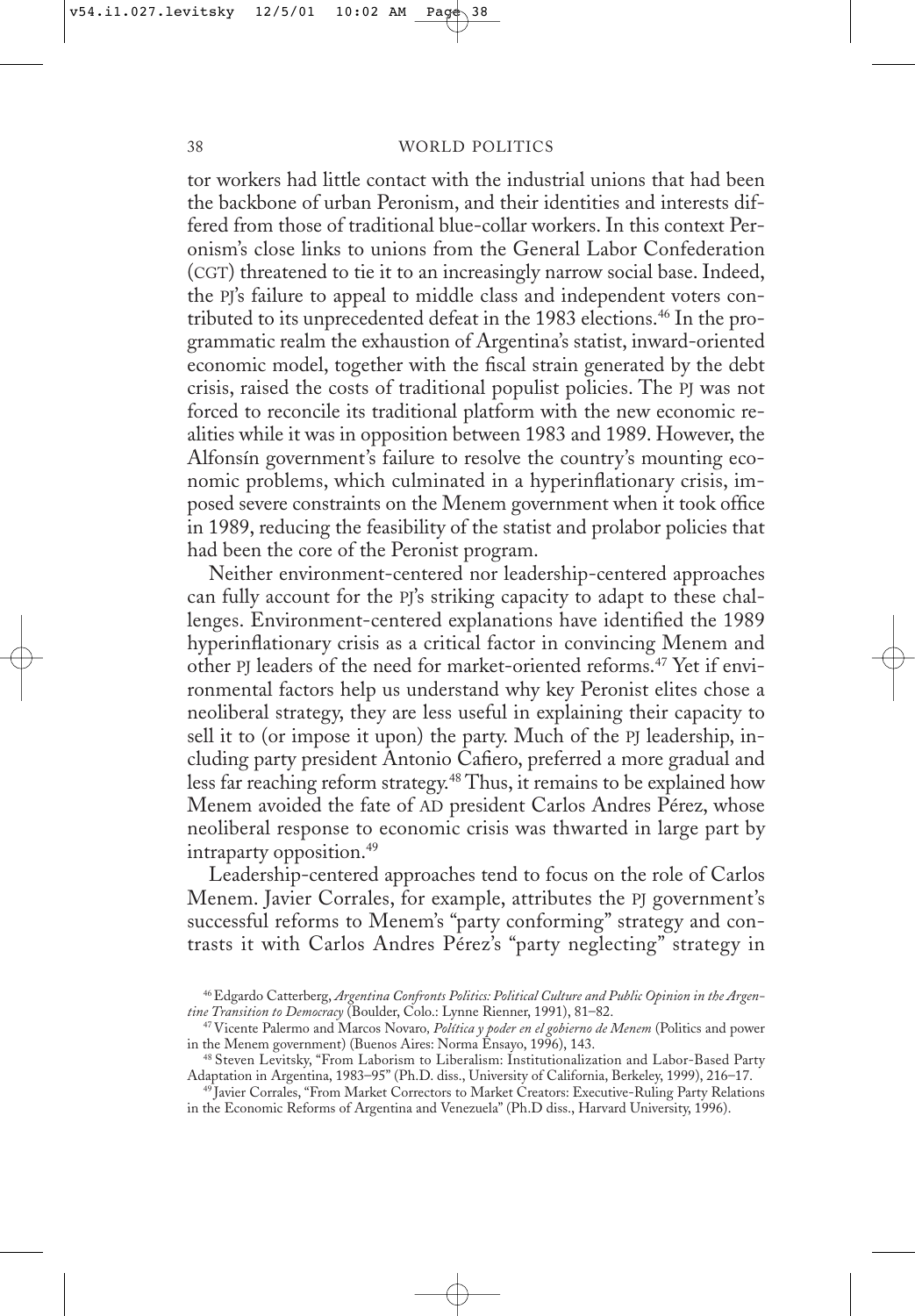Venezuela.50 Yet such an argument understates the differences in the party organizations within which Menem and Pérez operated. Whereas AD's bureaucratic structure allowed intraparty opponents to impose significant constraints on Pérez, the PJ's fluid structure and absence of accountability rules limited the ability of Peronist leaders to oppose Menem, thereby granting the Argentine president substantial room for maneuver.

A full understanding of the PJ's adaptive capacity requires an analysis of its organizational structure. The weakly routinized nature of the Peronist organization provided the party with a degree of strategic flexibility that is uncharacteristic of most working-class parties. Although deindustrialization and economic crisis created a strong incentive to adapt, the PJ's rapid response to these incentives was made possible by a party structure that encouraged leadership renovation and organizational change. Similarly, although Menem's leadership was critical to the PJ's successful transformation, his capacity to carry out a radical adaptive strategy was rooted in a weak, nonbureaucratic hierarchy that left internal critics with little incentive and few opportunities to challenge him.

# POPULISM AND PARTY FLEXIBILITY: THE PJ AS A WEAKLY ROUTINIZED MASS PARTY

The PJ is a mass-based but weakly routinized party. It is mass based in that it maintains a powerful organized presence in working- and lowerclass society. In 1993 PJ membership stood at 3.85 million,<sup>51</sup> and its membership-to-vote ratio of 54.2 exceeded those of postwar social democratic parties in Austria, Germany, and Sweden.<sup>52</sup> The party also possesses a dense infrastructure of local branches and maintains extensive ties to unions and other social organizations.<sup>53</sup> Moreover, the Peronist subculture and identity remain deeply rooted among the Argentine poor, who constitute a relatively stable core electorate for the PJ. 54

Unlike many other mass working-class parties, however, the PJ is thoroughly nonbureaucratic. Its mass linkages are almost entirely infor-

54 Pierre Ostiguy, "Peronism and Anti Peronism: Class-Cultural Cleavages and Political Identity in Argentina (Ph.D diss., University of California, Berkeley, 1998).

<sup>50</sup> Ibid., 213–17.

<sup>51</sup> Jones (fn. 28), 274.

<sup>52</sup> See Stefano Bartolini and Peter Mair, *Identity, Competition, and Electoral Availability* (Cambridge: Cambridge University Press, 1990), 234. Although PJ membership entails a lower level of commitment than in most European mass parties, this figure is nevertheless strikingly high.

<sup>53</sup> Steven Levitsky, "An Organized Disorganization: Informal Organization and the Persistence of Local Party Structures in Argentine Peronism," *Journal of Latin American Studies* 33, no. 1 (2001), 40–43.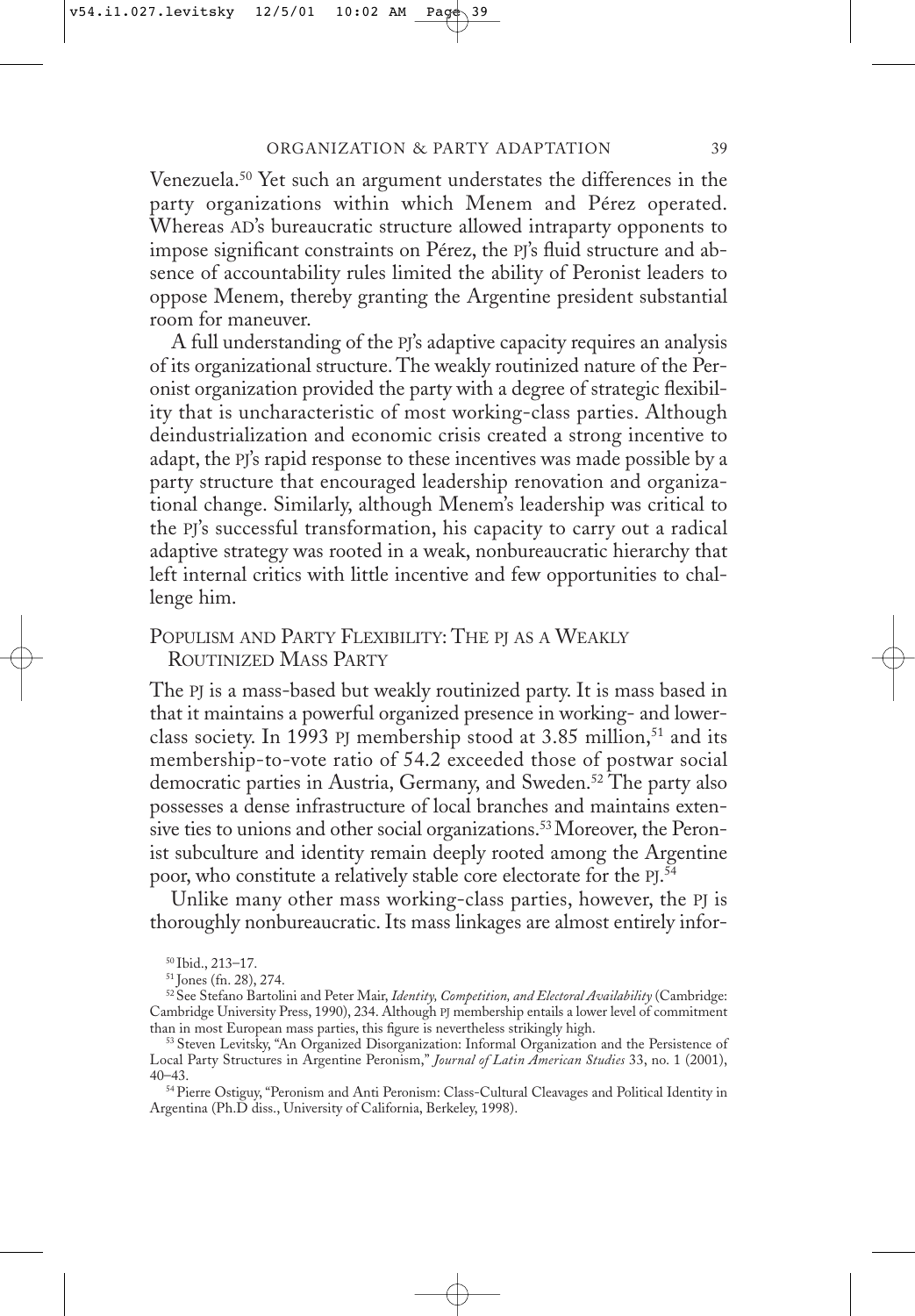mal, and its internal rules and procedures are strikingly fluid. The roots of this fluidity lie in the PJ's populist origins. The original Peronist party was largely a personalistic vehicle for Juan Perón. Repeatedly reorganized from above during the first Perón government (1946–55), the party never developed a stable internal structure. After Perón's overthrow, the movement fell into a decentralized, semianarchic state, with no overarching authority structure or broadly accepted rules of the game. In exile Perón repeatedly derailed efforts by union and provincial bosses to routinize the party.55 After Perón's death and during the 1976–83 dictatorship, the movement again fell into an anarchic state in which no faction was able to impose a binding set of rules.

The PJ thus emerged from military rule in a state of extreme fluidity. Although the democratizing reforms of the Peronist "Renovation" brought a degree of institutional order to the party in the late 1980s, they did not establish an effective central bureaucracy, autonomous party leadership bodies, or stable rules of the game in key areas of party activity. Thus, even in the 1990s intraparty rules were not taken for granted but rather were viewed instrumentally. As a result, they were routinely circumvented, ignored, or "modified according to the needs of the leadership."56 As one party activist put it, "We use the party statutes when they are useful. When they are not useful, we don't use them."<sup>57</sup> The relative absence of internal routinization can be seen in three areas: (1) the party hierarchy, (2) leadership bodies, and (3) the party-union linkage.

## A FLUID PARTY HIERARCHY: CAREER PATHS AND LEADERSHIP/CANDIDATE SELECTION

The PJ hierarchy is strikingly fluid. Because the party lacks recruitment filters, stable career paths, or tenure security, Peronists routinely gain access to top leadership positions without rising through the party ranks. For example, Isabel Perón and José María Vernet rose to the PJ presidency (in 1974 and 1984, respectively) without having previously held party office. Moreover, leaders may just as easily be removed from the party hierarchy. Indeed, the first four acting presidents elected after 1983—Lorenzo Miguel, José María Vernet, Vicente Saadi, and Antonio Cafiero—were forced to step down before the end of their four-year terms. Despite the introduction of direct internal elections in 1987, not once during the 1990s was the PJ leadership or presidential

<sup>55</sup> McGuire (fn. 25).

<sup>56</sup> Author interview with congressional deputy José Lopez, Buenos Aires, September 15, 1997.

<sup>57</sup> Author interview with party activist, Buenos Aires, September 9, 1997.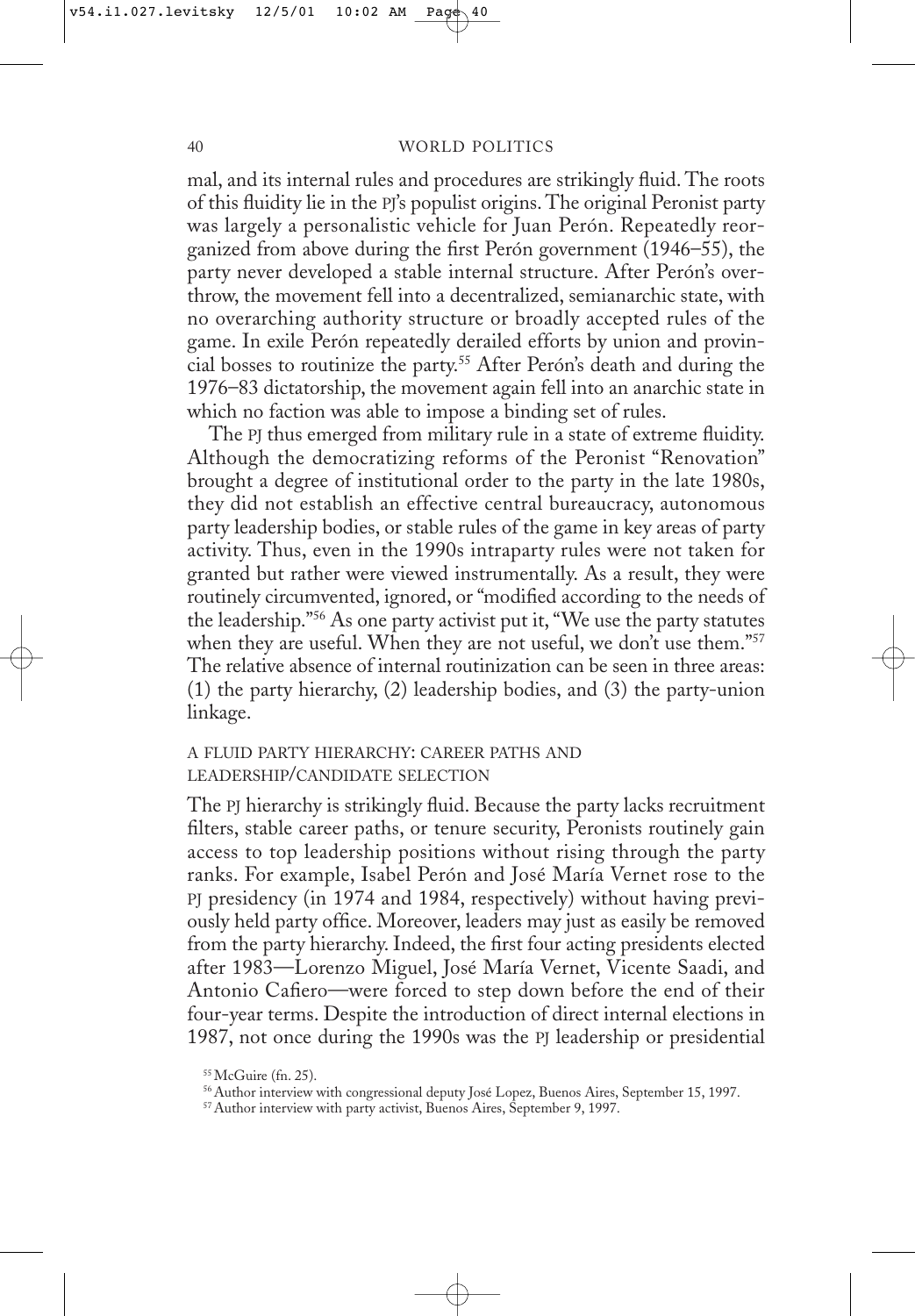ticket chosen via competitive elections. Indeed, twenty-five years after Perón's death and more than a decade after the Renovation reforms, the party leadership had still never changed hands by institutional means.

The PJ's nonbureaucratic hierarchy permits substantial leadership turnover. Leadership changes frequently entail virtual housecleaning, in which the entire old guard is removed. In 1985, for example, more than 80 percent of the National Council Executive Board was replaced, and in 1987 more than 90 percent of the board was replaced. Turnover between 1983 and 1987 was a full 100 percent. Although this rate declined somewhat in the 1990s, it remained strikingly high. Between 1991 and 1995, executive board turnover was 63 percent.

As important as actual housecleaning is the *threat* of housecleaning. Because the PJ lacks tenure security and stable career paths, and because the state, rather than the party, is the primary source of positions of power and prestige, ambitious Peronists must remain on good terms with office-holding party leaders. For this reason internal power shifts are routinely accompanied by bandwagoning processes in which leaders and activists defect en masse to winning factions. Hence, whereas conservatism may be a rational career-preserving strategy in a bureaucratic context,<sup>58</sup> defecting to internal factions that hold (or are about to hold) state power is a more rational strategy for Peronists. Rather than holding on as entrenched bureaucrats, then, old guard Peronists become converts.

## WEAK LEADERSHIP BODIES: THE ABSENCE OF

TAKEN-FOR-GRANTED AUTHORITY

The PJ's formal leadership bodies are also poorly routinized. Although the National Council is formally the party's ultimate day-to-day authority, in practice, the body has never been taken for granted as the ultimate decision-making arena. In the 1970s the National Council was widely ignored by Peronists (who viewed it as subordinate to Perón and the ill-defined Peronist "movement"), and as late as 1984 it competed with two parallel authority structures: a federal council created by PJ governors seeking to take over the party leadership and a superior command created by former president Isabel Perón. Although these structures disappeared after the mid-1980s, Peronists still do not take the authority of the National Council and other party organs seriously. As one local party leader put it, "Other parties can't do anything if they don't talk about it first in the party council. We don't pay any attention to the party council."59

<sup>58</sup> Downs (fn. 38), 96–100.

<sup>&</sup>lt;sup>59</sup> Author interview with local party leader, Quilmel, province of Buenos Aires, May 8, 1997.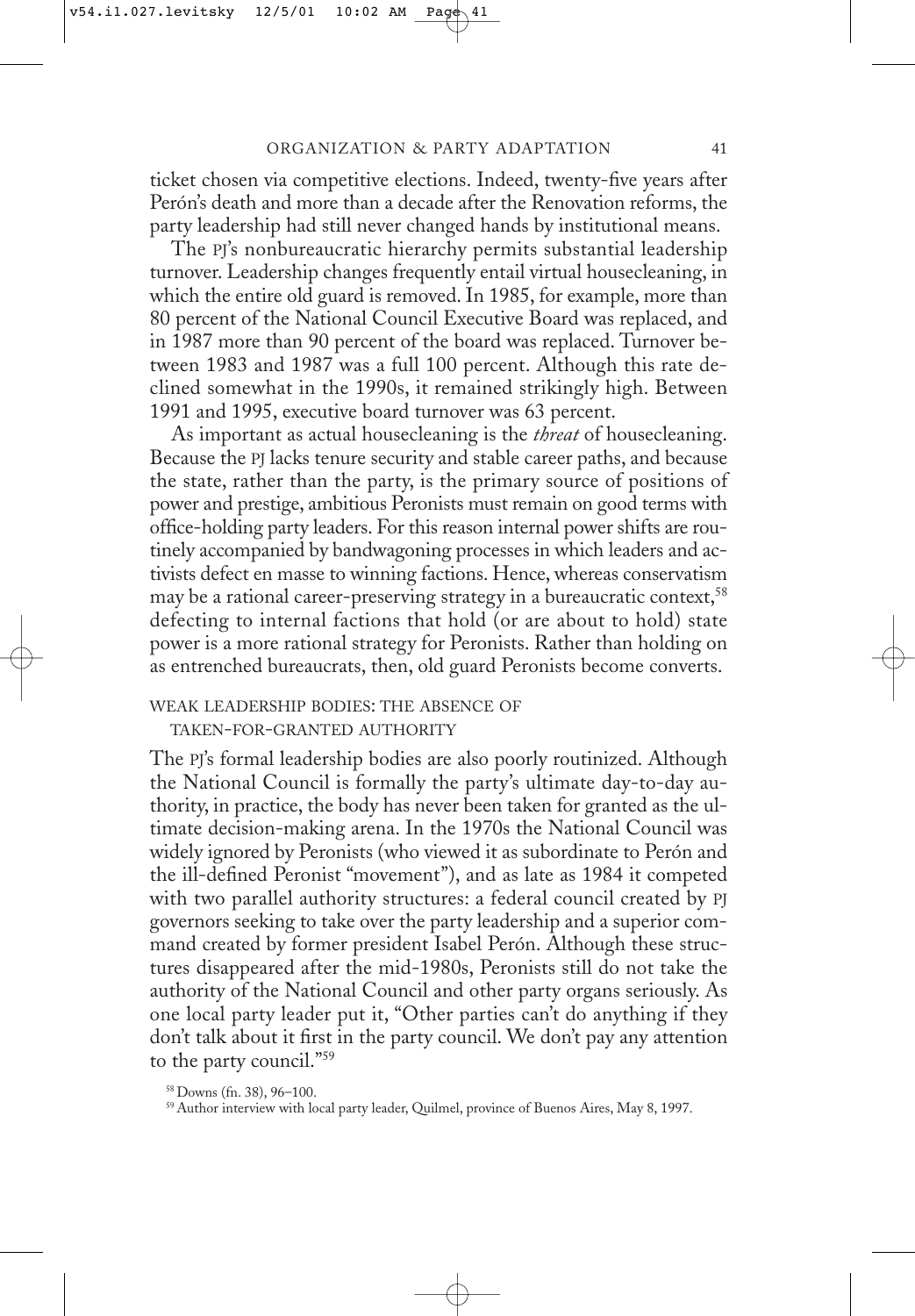Due to the weakness of the PJ's formal leadership bodies, real authority in the party tends to be concentrated in the hands of those who control key resources, particularly public officeholders. Thus, when the PJ controls the presidency, "the government runs the party."60 In the absence of effective leadership bodies or established norms of accountability, PJ leaderships tend to be personalistic. Secondary party leaders confront coordination problems when they seek to question higherlevel authorities. Lacking party-based mechanisms to bring them together in stable and predictable ways, they fall into a "hub and spokes" relationship with officeholding leaders, which leaves them vulnerable to co-optation.<sup>61</sup>

#### A WEAKLY ROUTINIZED PARTY-UNION LINKAGE

The Peronist party-union linkage is also weakly routinized. Notwithstanding the central role played by unions during both Perón's initial rise to power and the post-1955 proscription, the rules and procedures governing union participation in the PJ have always been fluid. Efforts to routinize the linkage, such as those of the Labor Party in 1945 and of Augusto Vandor in the mid-1960s, were derailed by Perón,<sup>62</sup> and although unions gained de facto hegemony over the party after Perón's death, labor leaders made little effort to establish stable rules for union participation. As a result the PJ-union linkage remained informal, ill defined, and contested through the 1990s. For example, although the 62 Organizations (or "62") functioned as the unions' collective or encompassing representative in the Peronist leadership in the 1960s and  $1970s$ ,  $63$  it was never written into the party statutes, and no stable set of rules and procedures ever emerged to define its activities or its position in the party.64 The party's traditional mechanism for union participation in the leadership and candidate selection process, known as the *tercio* (or one-third) system, was similarly underroutinized. Though rooted in Peronism's "movementist" tradition of granting political, labor, and women's branches a third of party candidacies and leadership posts, the *tercio* was never formalized in party statutes and never rigorously enforced.

64 Ibid., 99.

<sup>60</sup> Author interview with Mayor Juan José Alvarez of Hurlingham, Hurlingham, province of Buenos Aires, July 18, 1997.

<sup>61</sup> On hub-and-spokes dynamics, see David Knoke, *Political Networks: The Structural Perspective* (New York: Cambridge University Press, 1990), 11–12.

<sup>62</sup> McGuire (fn. 25).

<sup>63</sup> For a detailed history of the "62," see McGuire (fn. 25).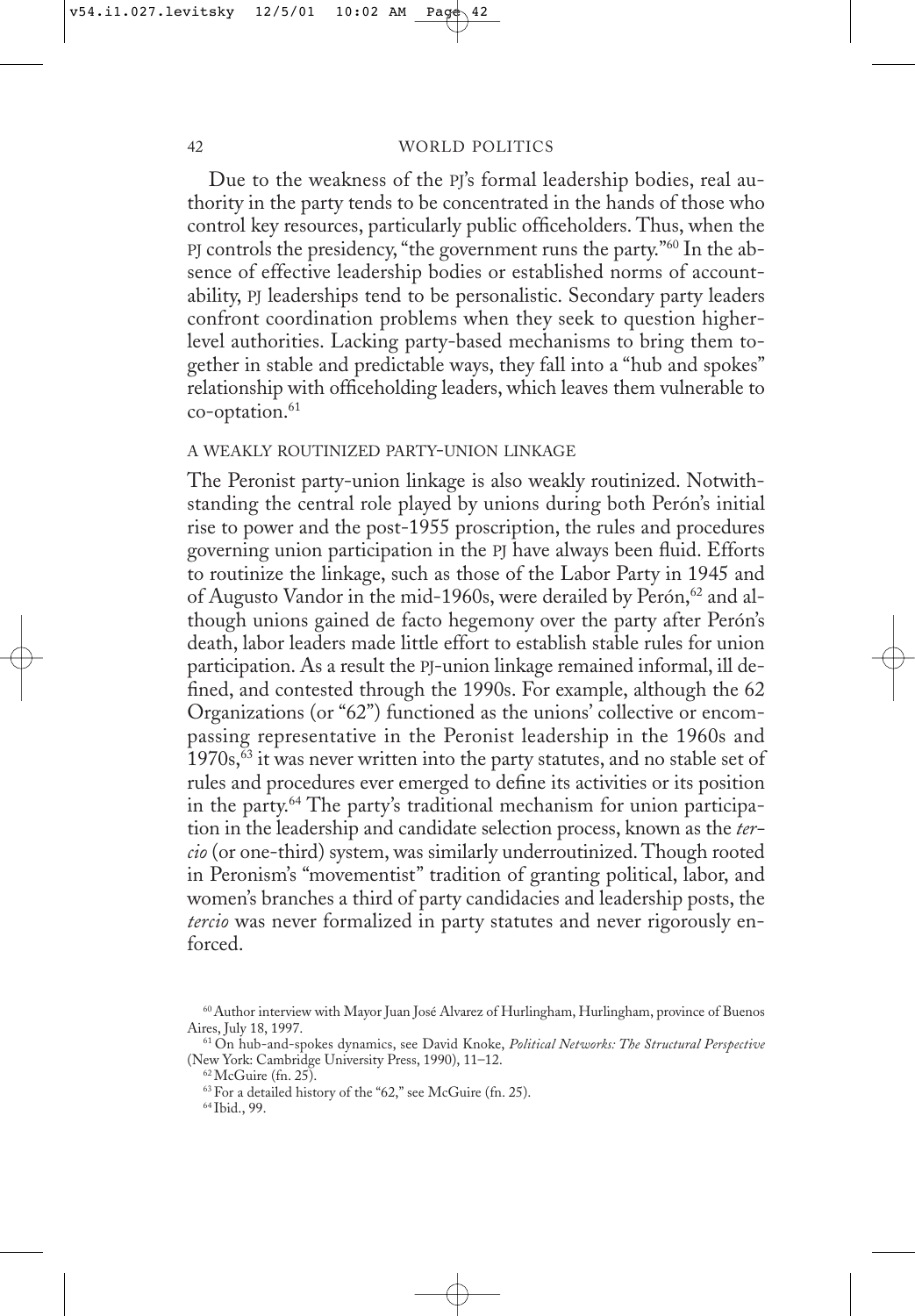# LOW ROUTINIZATION AND PARTY TRANSFORMATION, 1983–95

Low routinization has important costs for the PJ. In the absence of stable decision rules Peronism suffers frequent institutional crises, including contested party congresses, competing claims to authority, and conflicts over rules and procedures. These conflicts often produce schisms, and it is not uncommon for two or more Peronist parties to compete in local or provincial elections. Consequently, party leaders must devote a substantial amount of time and energy to monitoring the activities of others, resolving conflicts, and creating ad hoc rules and procedures. Yet low routinization also provides the PJ with a striking degree of flexibility. The following section shows how the PJ's fluid internal structure permitted party elites to quickly modify the party's structure and strategy in response to the coalitional and programmatic challenges of the 1980s.

# COALITIONAL ADAPTATION: THE DEUNIONIZATION OF URBAN PERONISM

The PJ underwent a striking coalitional change after 1983, transforming itself in less than a decade from a de facto labor party into a patronagebased or machine party. The speed and extent of this deunionization was a product of the weakly routinized nature of the party-union linkage. Because traditional mechanisms of labor participation such as the "62" and the *tercio* were neither formalized nor widely taken for granted, their status was vulnerable to changes in the distribution of power and preferences in the party. Such a change occurred after 1983, as politicians who had previously depended on union resources gained access to the state. Despite losing the presidency in 1983, the PJ won twelve governorships, hundreds of mayoralties, and thousands of city council seats. As Peronists established themselves in public office, they substituted state resources for union resources, building patronage-based networks at the margins of the unions. These networks provided the organizational bases for the Renovation faction, which challenged labor's privileged position in the party in the mid-1980s.

The Renovation challenge weakened the PJ's preexisting mechanisms of union participation. Rather than working within the 62 Organizations, the Renovators circumvented it, adopting the Group of 25 union faction as an alternative labor branch. Thus, in the 1985 and 1987 midterm elections, Renovation-led party branches granted the "25," rather than the "62," the right to nominate unionists for PJ legislative lists. In 1988 pro-Menem unions created another labor branch: the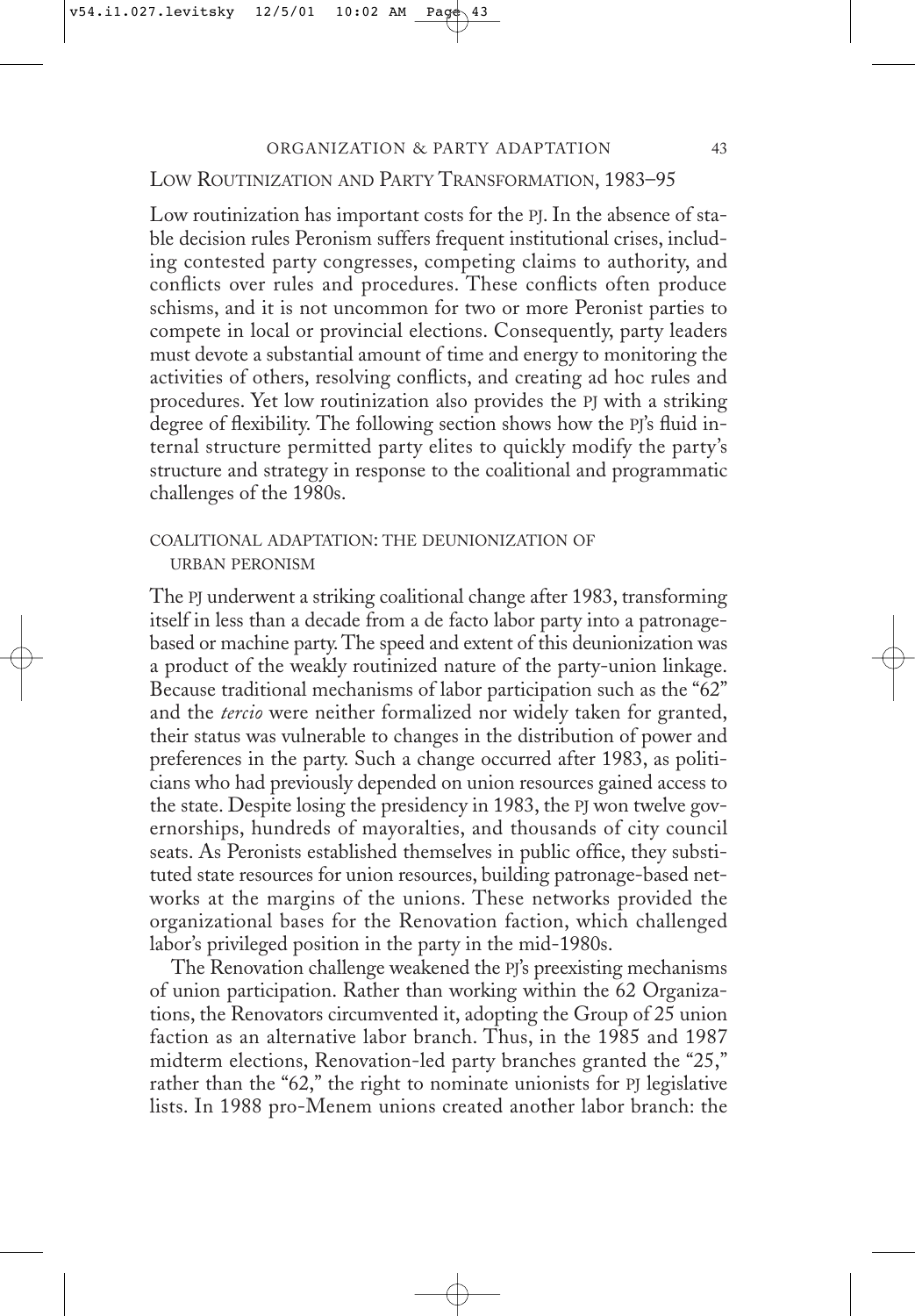Menem for President Labor Roundtable. By the end of the decade, then, the "62" had lost its status as the union's encompassing representative in the party and had instead been converted into one of several Peronist labor factions. By the mid-1990s union leaders described it as an "empty name" that "no one pays attention to."65 No organization replaced the "62" as the collective representative of Peronist labor, and as a result unions were left without even an informal body to represent them in the party leadership. The Renovators also eroded the last vestiges of legitimacy behind the *tercio* system. In the mid-1980s Renovation-led party branches ignored orders from the national party leadership to employ the practice.<sup>66</sup> The Renovators' takeover of the national party in 1987 delivered the coup de grâce to the *tercio*: in November, the Renovation-led party congress established a system of direct elections to select leaders and candidates that effectively eliminated the *tercio*.

The Renovation reforms thus left the unions without any mechanism of participation—whether formal or informal—in the PJ. The replacement of the *tercio* with direct elections shifted power away from the unions and into the hands of neighborhood brokers who could deliver votes. PJ politicians organized these brokers into patronage networks, and these networks replaced the unions as the primary linkage between the party and its urban base. By the mid-1990s local patronage networks had consolidated into powerful urban machines. At the same time, in the absence of an encompassing political organization, Peronist labor fragmented. Unions began to negotiate individual alliances with party bosses, which reduced their leverage vis-à-vis the PJ leadership.

These changes resulted in a precipitous decline in labor representation in the PJ. In 1983 union leaders held the acting party presidency and more than a third (37.5 percent) of the seats on the National Council executive board. By 1995 unionists held no executive posts and just an eighth (12.5 percent) of the seats on the executive board. Labor's presence in the PJ's legislative bloc fell sharply as well. As Table 1 shows, the number of unionists in the PJ bloc fell from twenty-nine in 1983 to just five in 1997, despite a substantial increase in the overall size of the bloc. Union influence over party strategy also declined. The newspaper *Clarín* described labor as "scarcely a spectator" in the PJ leadership in the early 1990s.<sup>67</sup> According to one labor leader, "no one lis-

<sup>65</sup> Author interview with former CGT general secretary Oscar Lescano, Buenos Aires, October 27, 1997.

<sup>66</sup>*Clarín*, July 11, 1986, 12; October 6, 1986, 10.

<sup>67</sup>*Clarín*, September 28, 1991, 14.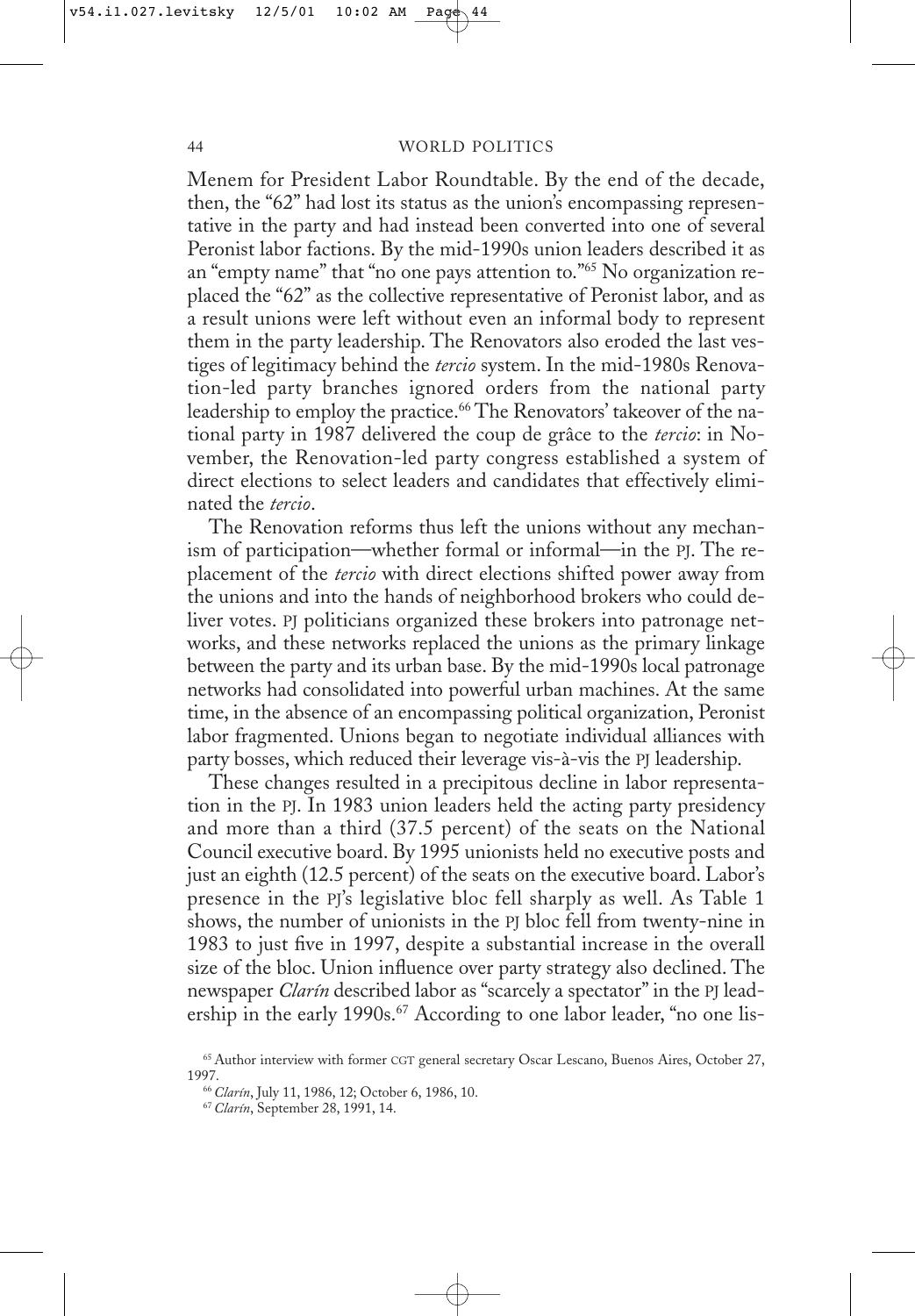| THE EROSION OF PERONIST TRADE UNION REPRESENTATION IN THE |      |           |                     |      |      |      |      |      |  |  |
|-----------------------------------------------------------|------|-----------|---------------------|------|------|------|------|------|--|--|
| <b>CHAMBER OF DEPUTIES</b>                                |      |           |                     |      |      |      |      |      |  |  |
| $(1983 - 97)$                                             |      |           |                     |      |      |      |      |      |  |  |
|                                                           | 1983 |           | 1985 1987 1989 1991 |      |      | 1993 | 1995 | 1997 |  |  |
| Number of unionists                                       | 29   | 28        | 22                  | -24  | 18   | 10   | 6    | 5    |  |  |
| Total size of PJ bloc                                     | 111  | 101       | 105                 | 120  | 120  | 128  | 130  | 119  |  |  |
| Percentage unionist                                       |      | 26.1 27.7 | 21.0                | 20.0 | 15.0 | 7.8  | 4.6  | 4.2  |  |  |
|                                                           |      |           |                     |      |      |      |      |      |  |  |

TABLE 1

tened" to unionists who spoke out against the Menem government's economic policies during National Council meetings.68 By the end of the decade many union leaders had concluded that the PJ was "more closely aligned with big business than with the CGT."69

Deunionization enabled the PJ to reconfigure its electoral coalition in line with the social structural changes generated by deindustrialization. Reformist party leaders took advantage of their autonomy from the unions to broaden the PJ's electoral appeal, which enabled the party to make significant inroads among independent and middle-class voters in the 1987 and 1989 elections.70 At the same time the consolidation of patronage-based territorial organizations helped the PJ maintain support among the urban poor. Peronist patronage networks mushroomed in urban poverty zones in the 1990s, providing access to jobs, government services, and food and medicine to people who had been excluded from both the formal economy and the state.<sup>71</sup> These territorial linkages were more effective than union-based linkages in areas characterized by mass unemployment and extensive informal sectors.

## PROGRAMMATIC ADAPTATION: THE RISE OF MENEMISM AND THE NEOLIBERAL TURN

The PJ's programmatic reorientation is well known. After being elected on a populist platform, the Menem government responded to the 1989 hyperinflationary crisis with a stunning about-face. Eschewing both economic populism and incremental market reforms in favor of an all-or-

- 70 Edgardo Catterberg and Maria Braun, "Las elecciones presidenciales Argentinas del 14 de mayo de 1989: la ruta a la normalidad," *Desarrollo Económico* 115 (October–December 1989), 372.
- <sup>71</sup> Javier Auyero, *Poor People's Politics: Peronist Networks and the Legacy of Evita* (Durham, N.C.: Duke University Press, 2000); Levitsky (fn. 53), 51–57.

<sup>68</sup> Author interview with pharmacy employees union leader José Azcurra, Buenos Aires, October 20, 1997.

<sup>&</sup>lt;sup>69</sup> Author interview with hospital workers union leader Carlos West Ocampo, Buenos Aires, October 13, 1997.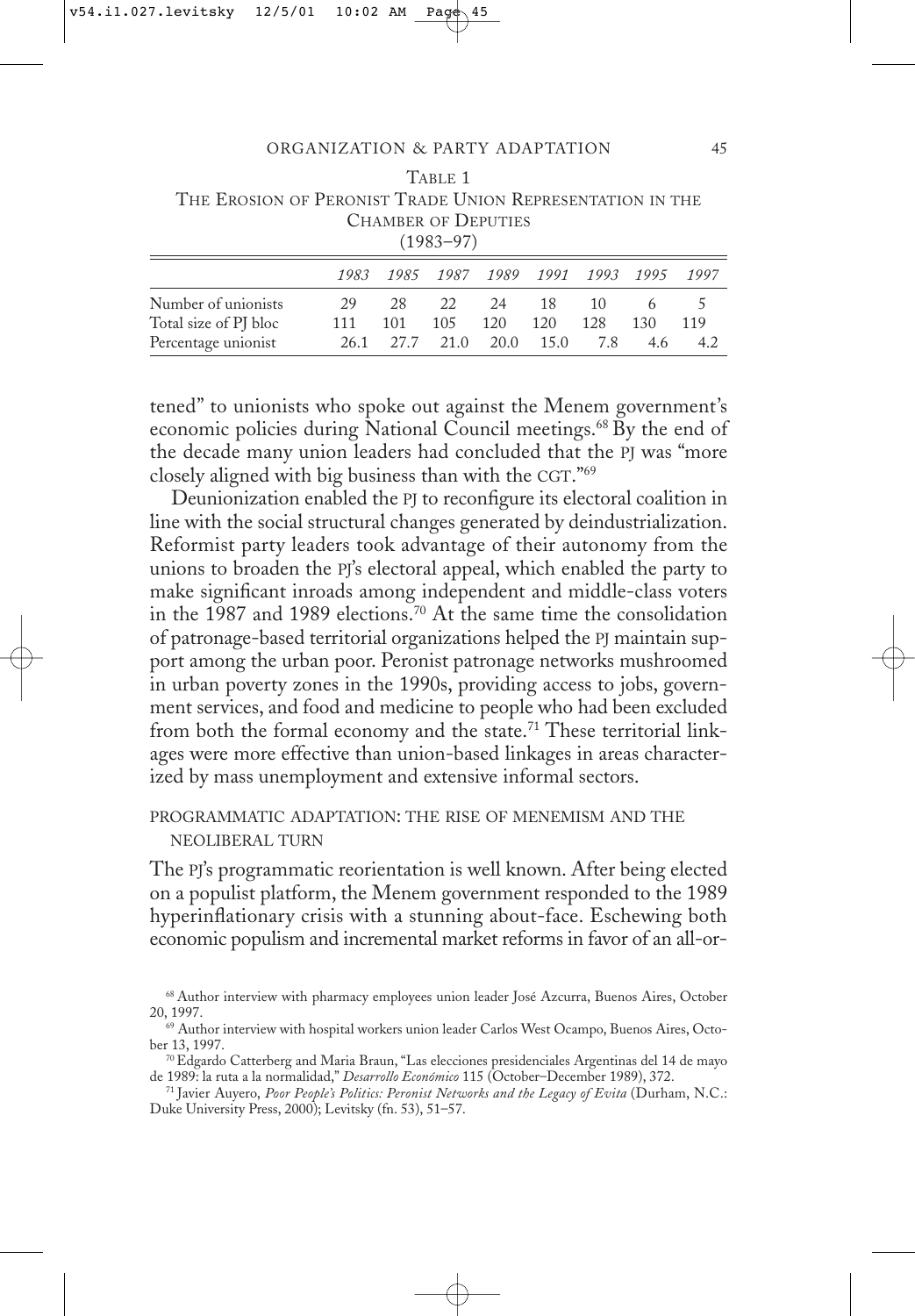nothing neoliberal strategy,<sup>72</sup> the government undertook a set of liberalizing reforms that, according to one comparative survey, were the second most far-reaching in the world in the 1990–95 period.73 Rather than downplaying his programmatic reversals, Menem forcefully embraced them, often making dramatic public gestures to highlight his conversion. Thus, the government, openly aligned with traditional Peronist enemies such as the multinational Bunge y Born and the right-wing Center Democratic Union, issued a decree restricting the right to strike on Peronist Loyalty Day and sent troops to fight alongside the U.S. in the Persian Gulf War. Although these gestures helped to close the government's credibility gap with respect to domestic and foreign investors,<sup>74</sup> they were difficult for many Peronists to swallow. According to former PJ general secretary José Luis Manzano, "very few" Peronists agreed with the initial reform project.75 Indeed, in a 1997 survey of national and local party leaders, less than a quarter expressed full support for Menem's neoliberal strategy.<sup>76</sup> Nevertheless, Menem faced surprisingly little intraparty resistance. Despite the fact that the PJ was controlled by the center-left Renovation faction in 1989, the party made no serious effort to modify or slow down the Menem program. Indeed, *not once* did the National Council publicly oppose a position taken by President Menem. The relative ease with which the Menem leadership undertook its about-face was rooted in the PJ's organizational structure. Menem's autonomy vis-à-vis the PJ was enhanced, in particular, by the three organizational features: the lack of tenure security in the party hierarchy, the weakness of the party's leadership bodies, and the absence of effective horizontal links to coordinate the actions of secondary leaders.

*Bandwagoning and the collapse of the Renovation faction*. Menem's initial position vis-à-vis the PJ was strengthened by a process of bandwagoning in 1988 and 1989. In mid-1988 two-thirds of National Council members and 68 of the 103 members of the PJ legislative bloc belonged to the center-left Renovation faction.77 Yet top Renovation leaders, in-

<sup>72</sup> Vicente Palermo, "El Menemismo, Perdurá?" in Aníbal Iturrieta, ed., *El pensamiento político argentino* c*ontemporáneo* (Contemporary Argentine political thought) (Buenos Aires: Editor Latinoamericano, 1994), 322. On the Menem reforms, see Pablo Gerchunoff and Juan Carlos Torre, "La política de liberalización económica en la administración de Menem," *Desarrollo Económico* 143 (1996); and Palermo and Novaro (fn. 47).

<sup>73</sup> James Gwartney et al., *Economic Freedom of the World, 1975–1995* (Vancouver: Fraser Institute, 1996), 79.

<sup>74</sup> Gerchunoff and Torre (fn. 72), 736.

<sup>75</sup> Author interview with José Luis Manzaao, Buenos Aires, December 5, 1997.

<sup>76</sup> Levitsky (fn. 48), 219–26.

<sup>77</sup>*Clarín*, July 14, 1988, 2, 15; July 29, 1988, 7.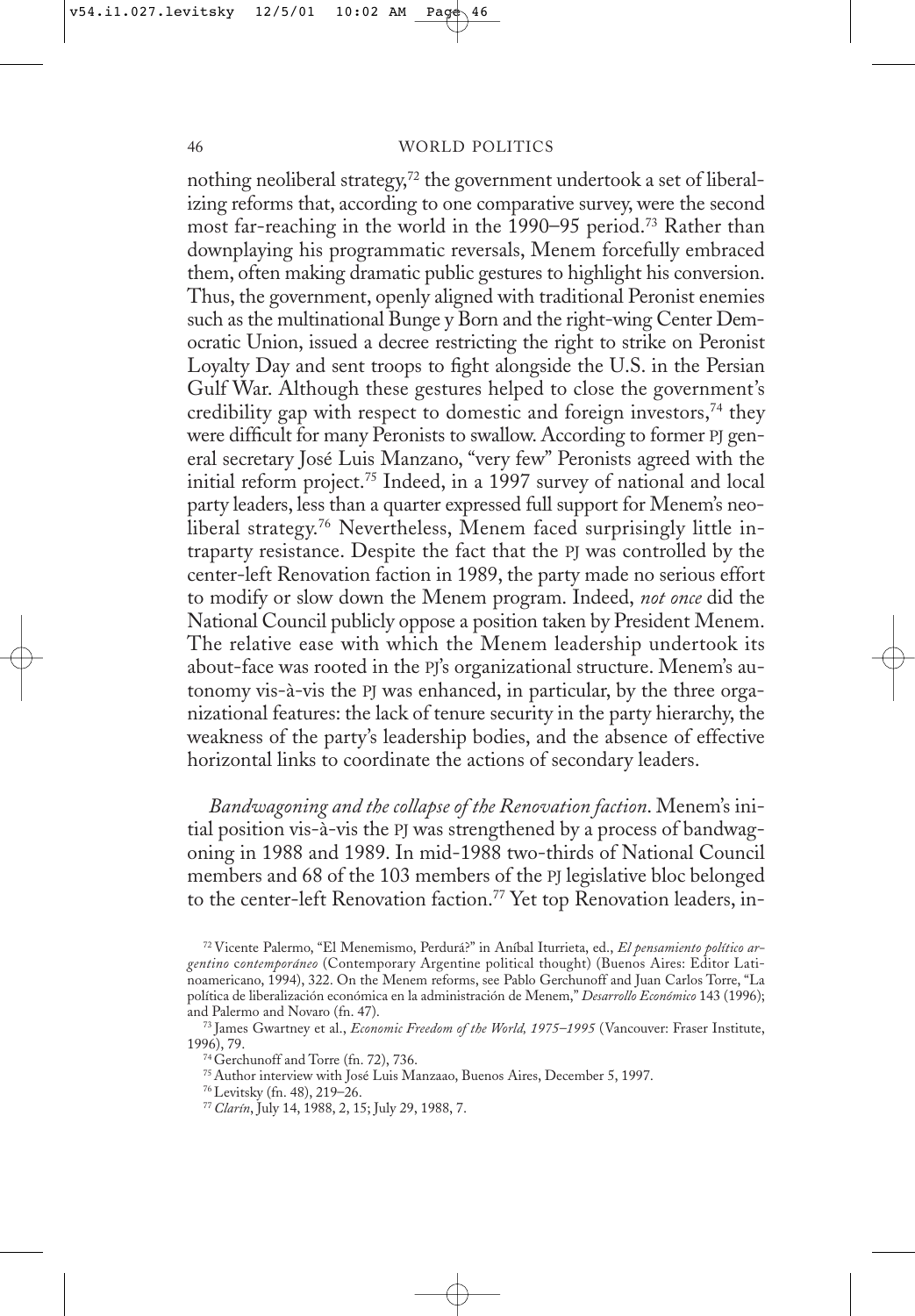cluding Vice Presidents José Maria Vernet and Roberto García, legislative bloc president Manzano, Federal Capital mayor Carlos Grosso, and Córdoba leader José Manuel De la Sota, depended on Menem's backing to retain their posts. Immediately after Menem's nomination, these leaders found their positions threatened by Menem loyalists who called for a wholesale housecleaning of the party hierarchy.<sup>78</sup> Because there was a clear precedent for removing party authorities before their mandates expired, these calls posed a credible threat.

Menem's victory thus triggered widespread bandwagoning, as scores of Renovators joined the ranks of Menemism. Many were given positions in the government, while others, including majority leader Manzano, future majority leader Jorge Matzkin, and budget committee chair Oscar Lamberto, became the core of the new dominant faction in the legislature. Others, such as Roberto García, maintained their positions in the party leadership. Known as "neo-Menemists," these defectors brought about a critical intraparty realignment that enabled Menem to establish a new dominant coalition. The new coalition enjoyed a majority in the PJ's legislative bloc, which allowed for the relatively smooth passage of the bulk of the government's legislative agenda. Although De la Sota sought to maintain the Renovation as an independent faction, most Renovators refused to join him and the faction soon disappeared.

*The weakness of party leadership bodies*. Menem's strategic autonomy was further enhanced by the poorly routinized nature of the PJ's leadership bodies. Because party organs lacked substantial independent authority, critics were unable to use them to modify or slow down the neoliberal strategy. Thus, although the party leadership remained in the hands of non-Menemists such as Cafiero (president) and Vernet (vice president), these leaders possessed neither the authority nor the institutional means for holding Menem accountable. The National Council had no role in the development of Menem's initial economic program, and party leaders complained of learning about cabinet appointments through the newspapers.79 Indeed, Cafiero opposed Menem's decision to name a director of the multinational Bunge y Born as minister of the economy but was ignored.80 During Menem's first year in office, *Clarín* observed that the body's influence over the government was "almost nil."81 Cafiero himself recognized that the PJ leadership played "no role"

<sup>78</sup>*Clarín*, July 11, 1988, 2–3; July 14, 1988, 14–15.

<sup>79</sup>*Clarín*, July 16, 1989, 23; July 17, 1989, 7.

<sup>80</sup> Author interview with Antonio Cafiero, Buenos Aires, October 3, 1997.

<sup>81</sup>*Clarín*, June 24, 1990, 13.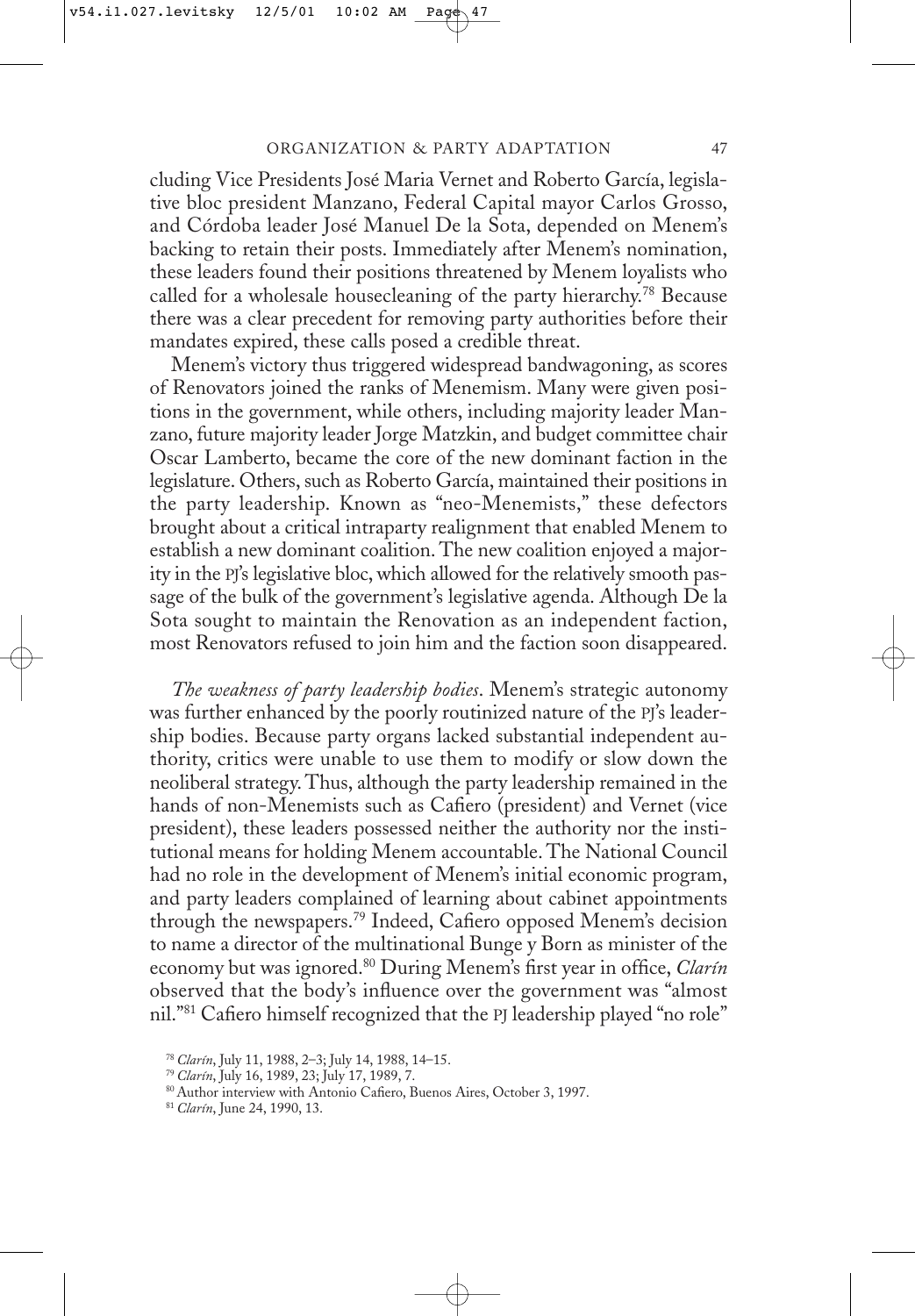in policy making: "We met every week and kept minutes and other records. . . . But influence over the government? No. We produced reports and declarations, but these declarations directly contradicted what the government was doing. So we were ignored.... [Menem] did not consult anyone. . . . There was no way to make him understand that there was another authority at his side.<sup>82</sup>

Cafiero and Vernet resigned in August 1990—a year and a half before their terms expired—and were replaced by Menem and his brother Eduardo. The "Menemization" of the National Council closed the gap between the PJ's formal authorities and the real balance of power in the party. Although the Menems took leaves of absence from the party presidency, the PJ leadership nevertheless came under the control of the government. Between 1990 and 1993, when the party presidency was held by Roberto García, the National Council was largely run by Minister of the Presidency Eduardo Bauza and Interior Minister José Luis Manzano.83 According to García: "In the first phase of my presidency, I drew up the party communiqués and got them approved by the government before signing them. In the second phase, the government sent me the communiqués and I revised them and signed them. In the third phase, I read about the communiqués in the newspapers."84 After García resigned in 1993, all of the members of the top leadership were either national government officials or governors, and party decisions were increasingly "made in the presidential palace."85

The post-1990 party leadership thus functioned more as a government mouthpiece than as a channel for party demands. Despite the fact that the 1991 Convertibility Plan generated sharp internal criticism, 86 the party congress expressed its "unrestricted support" for the plan.<sup>87</sup> The National Council also repeatedly sided with the government in its conflicts with the Peronist labor movement, publicly opposing CGT-led general strikes. During Menem's second term, the government and the party leadership were virtually indistinguishable. In December 1995, for example, the National Council was prepared to rubber stamp Menem's entire postelection legislative agenda.<sup>88</sup>

<sup>82</sup> Author interview with Cafiero (fn. 80).

<sup>83</sup> Author interview with Manzano (fn. 75).

<sup>84</sup> Author interview with Roberto García, Buenos Aires, June 23, 1997.

<sup>85</sup> Author interview with Senator José Luis Gioja, Buenos Aires, September 18, 1997.

<sup>86</sup>*Clarín*, February 14, 1991, 4.

<sup>87</sup>*La Voz del Interior*, September 21, 1991, 4a.

<sup>88</sup>*Clarín*, December 3, 1995, 22.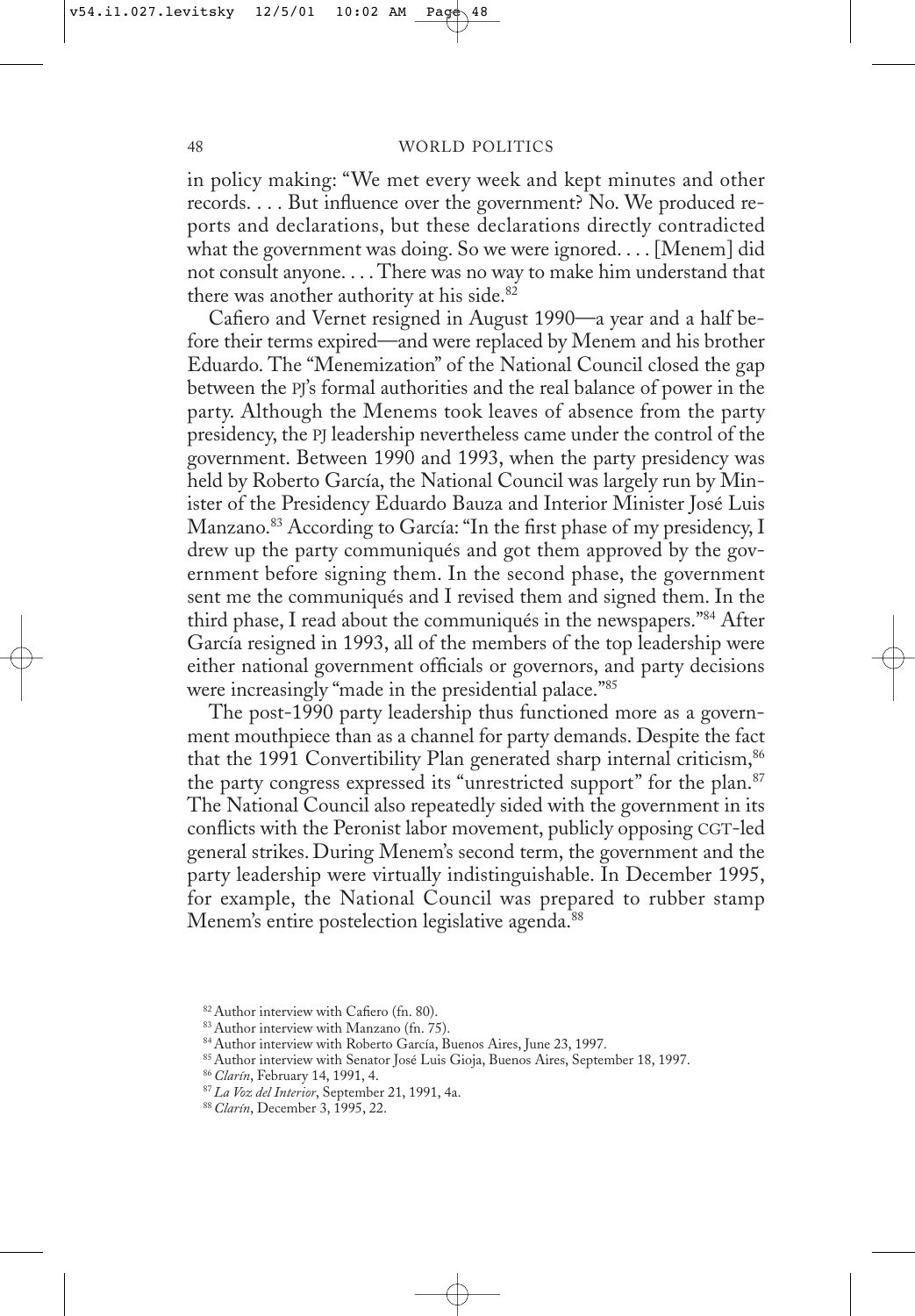*The failure of internal challenges*. Menem's strategic autonomy was further enhanced by the collective action problems confronted by internal critics. Had they been able to unite, secondary party leaders might have forced Menem to moderate his reform strategy, for their collective opposition would have inflicted heavy political costs on the president. However, without tenure security, stable accountability rules, or a central bureaucracy to link them horizontally, these secondary leaders fell into a hub-and-spokes relationship with Menem. Because he could inflict much more damage on individual leaders than they, by themselves, could inflict on him, critics repeatedly backed down, choosing the safer strategy of nonconfrontation. As one local PJ leader put it: "Everyone will tell you, 'I surrendered because the others surrendered. What do you want me to do, go it alone?' . . . People were frightened of losing what they had. So they negotiated individually."89

Efforts to build anti-Menemist coalitions in the 1990s were repeatedly undermined by defections. During Menem's first year in office, for example, the neoliberal program was challenged by several factions, including the left-of-center Group of Eight, the orthodox Peronist Militancy, and the Federal Parliamentary Group. Although these factions at times constituted a majority in the National Council and the legislative bloc in the early  $1990s$ ,<sup>90</sup> they repeatedly failed to coalesce into a single coalition. By the end of the year the internal opposition had collapsed and the Group of Eight and other critics found themselves marginalized. According to one Group of Eight leader: "In private, 90 percent of [PJ leaders] criticized Menem from top to bottom. . . . But in public, they didn't say a thing. They were all co-opted."<sup>91</sup>

A second case of failed internal coalition building was that of Mendoza senator José Octavior Bordón, a Menem critic who sought the PJ's 1995 presidential nomination. In mid-1993 Bordón's candidacy appeared to have the support of Cafiero, De la Sota, Buenos Aires governor Eduardo Duhalde, and several other key Peronists.<sup>92</sup> According to one former party leader, such a coalition would have "changed the balance of power in Peronism, forcing Menem to confront a real opposition."93 However, the Bordonista project soon collapsed. After the November 1993 Olivos Pact ensured passage of the constitutional reform permitting Menem's reelection, few PJ leaders were willing to oppose the president. Thus, Duhalde realigned with Menem, and Cafiero,

<sup>89</sup> Author interview with Gustavo Morato, Buenos Aires, June 13, 1997.

<sup>90</sup>*Clarín*, March 1, 1990, 10; March 9, 1990, 2; June 3, 1990, 6.

<sup>91</sup> Author interview with Carlos "Chacho" Alvarez, Buenos Aires, July 29, 1997.

<sup>92</sup>*Página 12*, March 23, 1993, 12; *Clarín*, May 9, 1993, 16, May 11, 1993, 11; May 13, 1993, 6.

<sup>93</sup> Author interview with former party leader Carlos Grosso, Buenos Aires, November 28, 1997.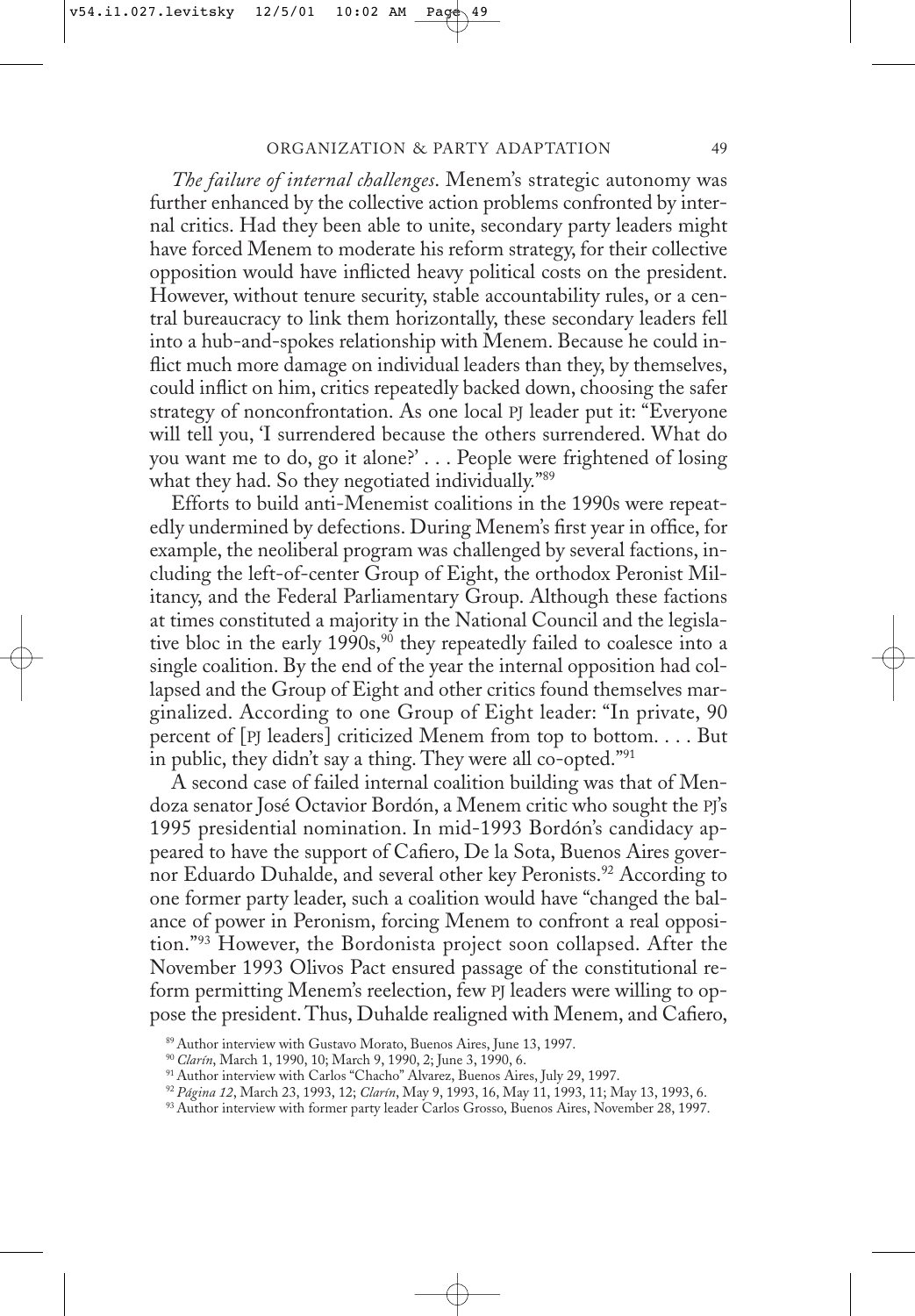De la Sota, and other ex-Renovators abandoned Bordón. This pattern was repeated during Menem's second term, as non-Menemist factions such as the provincial Great North and the center-left Peronist Current failed to catch on. Even Duhalde, who would become the PJ's 1999 presidential candidate, failed in his efforts to build an internal coalition of provincial party bosses.

The PJ's programmatic adaptation was accompanied by substantial electoral success in the 1990s. The party won four straight national elections after its neoliberal turn, including Menem's 1995 reelection. This electoral success had two sources. The first was the government's success in stabilizing the economy, which helped the PJ win an important share of the independent and conservative vote.<sup>94</sup> The second reason for the PJ's electoral success was its entrenched mass base. Support for the PJ among the poor remained remarkably stable in the 1990s, despite the fact that many of these voters were highly critical of the government's neoliberal policies.<sup>95</sup> This electoral stability was greatest in districts in which the PJ organization was strongest.<sup>96</sup> Hence, both the PJ's flexibility and its societal rootedness contributed to its electoral success in the 1990s. On the one hand, had the PJ failed to resolve the hyperinflationary crisis, it might have suffered an electoral collapse. On the other hand, were it not for its mass organization and subculture, the PJ's hold on its traditional working- and lower-class base would have been much more tenuous.

## COMPARATIVE EVIDENCE FROM LATIN AMERICA

The relationship between loosely structured party organizations and adaptive capacity may be further illustrated through a comparison with other Latin American labor-based parties. Perhaps the clearest contrast to the PJ case is that of Venezuela's AD, which is a well-routinized laborbased party that largely failed to adapt to the neoliberal challenge. AD was more of a mass bureaucratic party than a mass populist party. Its leadership hierarchy was relatively bureaucratic,  $\frac{97}{2}$  party organs such as

<sup>94</sup> Carlos Gervasoni, "La sustentabilidad electoral de los programas de estabalización y reforma estructural: Los casos de Argentina y Perú (Paper presented at the twentieth international congress of the Latin American Studies Association, Guadalajara, Mexico, April 17–19, 1997).

<sup>95</sup> Ostiguy (fn. 54), 464–79.

<sup>96</sup> Levitsky (fn. 48), 272–79.

<sup>97</sup> John Martz, "Party Elites and Leadership in Colombia and Venezuela," *Journal of Latin American Studies* 24, no. 1 (1992), 120; Javier Corrales, "El presidente y su gente: Cooperación y conflicto entre los ámbitos técnicos y políticos en Venezuela, 1989–1993," *Nueva Sociedad* 152 (November–December 1997), 98–99.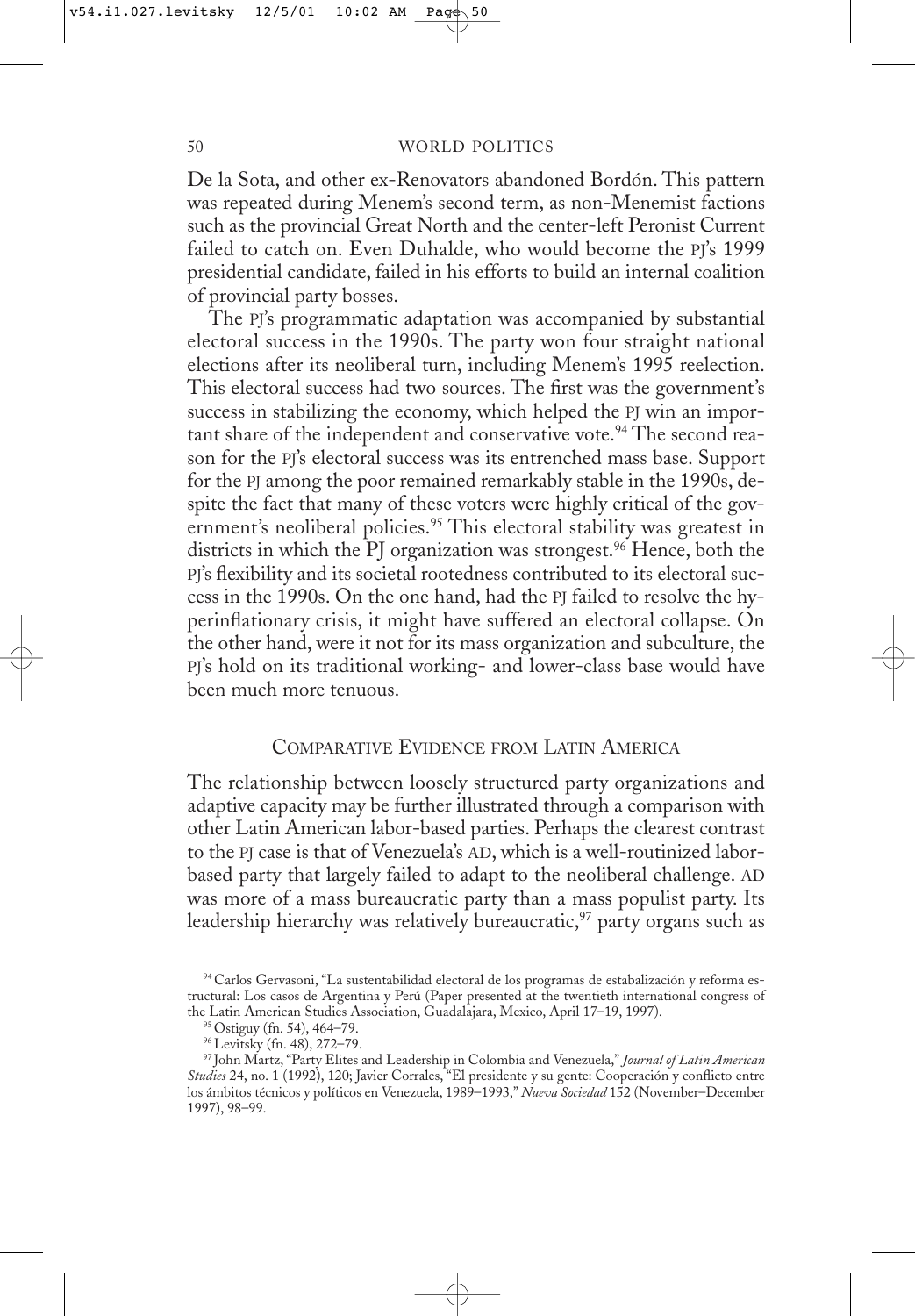the National Executive Committee (CEN) possessed substantial independent authority,98 and the party-union linkage was routinized via the Labor Bureau.<sup>99</sup> AD adapted slowly and ineffectively to the neoliberal challenge. Little leadership renovation took place in the 1980s, as old guard leaders used their "iron control over internal promotions" to "block the entrance of new blood into the party leadership.<sup>100</sup> Moreover, the party-labor linkage remained intact, and union influence actually *increased* in the late 1980s.<sup>101</sup> In the programmatic realm, when President Carlos Andres Pérez embarked on a neoliberal program in 1989, the old guard used its control of the CEN to stall the program in the legislature. When the anti-Pérez Orthodox faction gained control of the party leadership in 1991, AD "began to behave like the principal opposition party," openly attacking government policies and ultimately forcing Pérez to abandon the bulk of his program.102 In the wake of the debacle, AD entered into a period of profound crisis. After winning 53 percent of the presidential vote in 1988, it won only 23 percent in 1993 and did not even field a presidential candidate in 1998.

The Mexican PRI is a case of moderate adaptive success. The PRI differs from other parties considered here in that it was forced to adapt to a context of political liberalization and increasingly competitive elections in the 1980s and 1990s. Nevertheless, as a governing labor-based party, it faced comparable programmatic and coalitional challenges.<sup>103</sup> Though less personalistic than other mass populist parties, the PRI exhibited other important populist features, including a strong element of working-class and peasant mobilization from above. Notwithstanding its name, the PRI was never highly routinized. It was reorganized several times during its formative phase, and although key aspects of the party structure—such as the corporatist sector system that linked the party to organized labor—became routinized, it retained an informal and rela-

100 Corrales (fn. 97), 98.

101 Steve Ellner, "Organized Labor's Political Influence and Party Ties in Venezuela: Acción Democrática and Its Labor Leadership," *Journal of Interamerican Studies and World Affairs* 13, no. 4 (1989), 98–104.

102 Corrales (fn. 49), 237, 251–58.

<sup>98</sup> Michael Coppedge, *Strong Parties and Lame Duck: Presidential Partyarchy and Factionalism in Venezuela* (Stanford, Calif.: Stanford University Press, 1994), 20–21, 66–67.

<sup>99</sup> John Martz, *Acción Democrática: Evolution of a Modern Political Party in Venezuela* (Princeton: Princeton University Press), 157–67; Michael Coppedge, "La política interna de acción democrática durante la crisis económica," *Cuadernos de CENDES* 7 (1988), 169–70.

<sup>103</sup> Ruth Berins Collier,*The Contradictory Alliance: State-Labor Relations and Regime Change in Mexico* (Berkeley, Calif.: International and Area Studies, 1992); Katrina Burgess, "Reinventing Class Populist Parties: Party Crisis and Change in Mexico, Bolivia, Venezuela, and Peru" (Paper presented at the twenty-second International Congress of the Latin American Studies Association, Miami, Florida, March 16–18, 2000).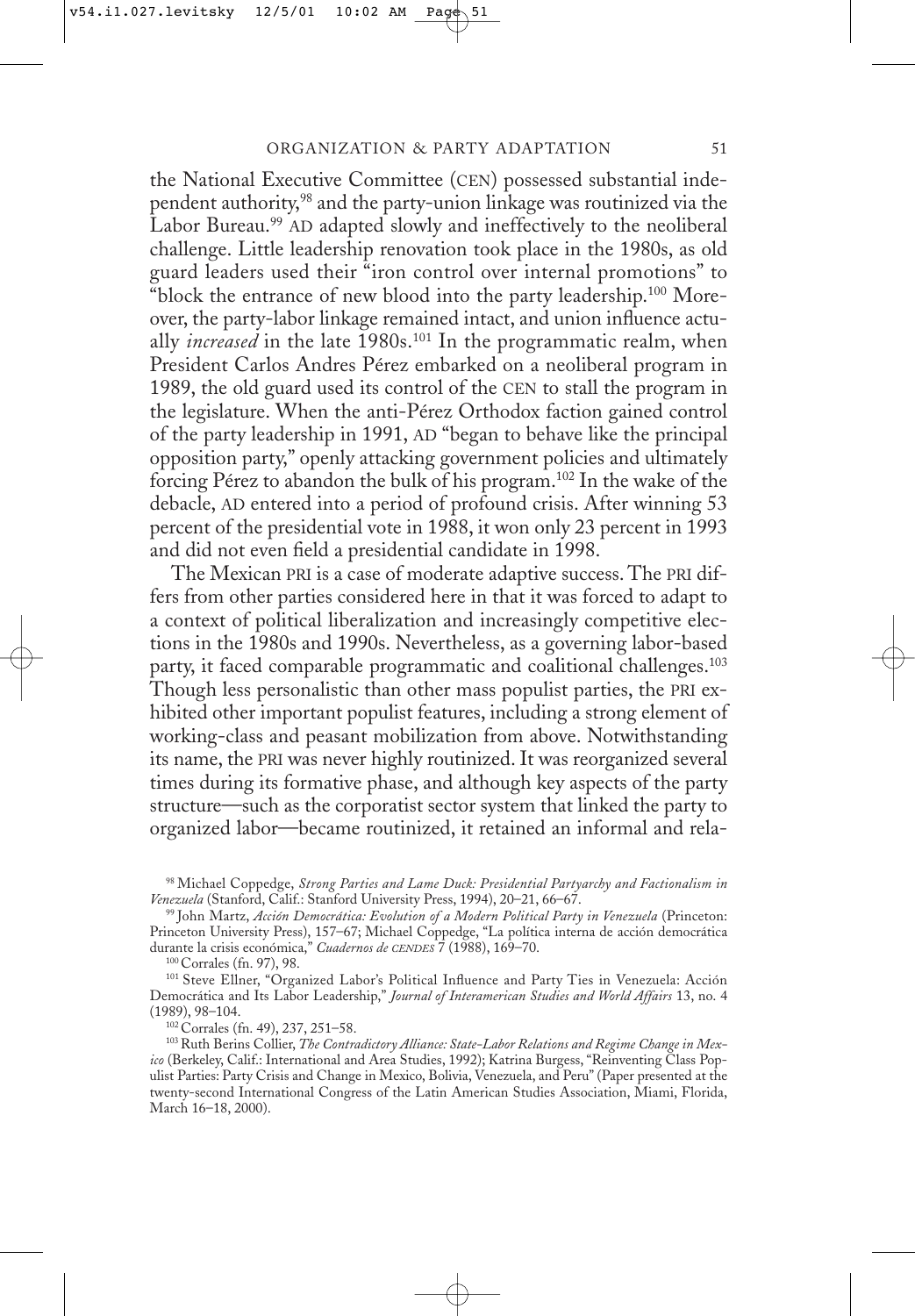tively fluid structure. Ambiguities in the party statutes provided leaders with substantial discretionary power, which gave PRI presidents substantial decision-making autonomy.<sup>104</sup> The party also retained a fluid leadership hierarchy that permitted substantial leadership turnover. In the absence of a bureaucratic structure, presidential successions were accompanied by thorough housecleaning of the party leadership.

The PRI adapted to the neoliberal challenge with considerable success. Beginning in the mid-1980s, the party abandoned its statist project and oversaw a substantial liberalization of the Mexican economy.<sup>105</sup> Despite resistance by organized labor and old guard party leaders, Presidents Miguel De la Madrid (1982–88) and Carlos Salinas (1988–94) brought a large number of reform-minded technocrats into the PRI and the government and, taking advantage of the PRI's centralized leadership, carried out a set of far-reaching economic reforms. The PRI was less successful in the coalitional realm. Efforts to replace the traditional sector system with a territorial structure were fiercely resisted by union leaders,106 and as a result, attempts to broaden the PRI base to incorporate the middle and urban informal sectors were only partially successful.107 After 1982 the PRI went into gradual electoral decline, which culminated in its defeat in the 2000 presidential elections. Nevertheless, the PRI's capacity to win elections throughout the 1990s, particularly given the economic crisis and the increased competitiveness of elections, suggests that it adapted with at least partial success.

The cases of the Chilean communist (pcch) and socialist (pcch) parties offer further evidence of an inverse relationship between routinization and adaptive capacity. In the 1980s, economic liberalization, the weakening of the labor movement, and the demise of authoritarian rule dramatically reshaped the environment facing the Chilean left. The pcch and psch responded in strikingly different ways to these changes, and research by Kenneth Roberts suggests that these diverging strategies are partly attributable to differences in party structure. The pcch is a "highly structured and institutionalized" party with "a

<sup>104</sup> Joy Langston, "Why Rules Matter: The Formal Rules of Candidate Selection and Leadership Selection in the PRI, 1978–1996," CIDE Documento de Trabajo no. 58 (Mexico City: Centro de Investigación y Docencia Económica), 7–9.

<sup>105</sup> Collier (fn. 103) .

<sup>106</sup> Rogelio Hernández Rodríguez, "La reforma interna y los conflictos en el PRI," *Foro Internacional* (October–December, 1991), 222–49; Katrina Burgess, "Alliances under Stress: Economic Reform and Party-Union Relations in Mexico, Spain, and Venezuela" (Ph.D diss., Princeton University, 1998), 151–53.

<sup>107</sup> Ruth Berins Collier, "The Transformation of Labor-Based One-Partyism at the End of the Twentieth Century: The Case of Mexico," in Hermann Giliomee and Charles Simkins, eds., *The Awkward Embrace: One-Party Domination and Democracy* (Capetown: Tafelberg, 1999), 234.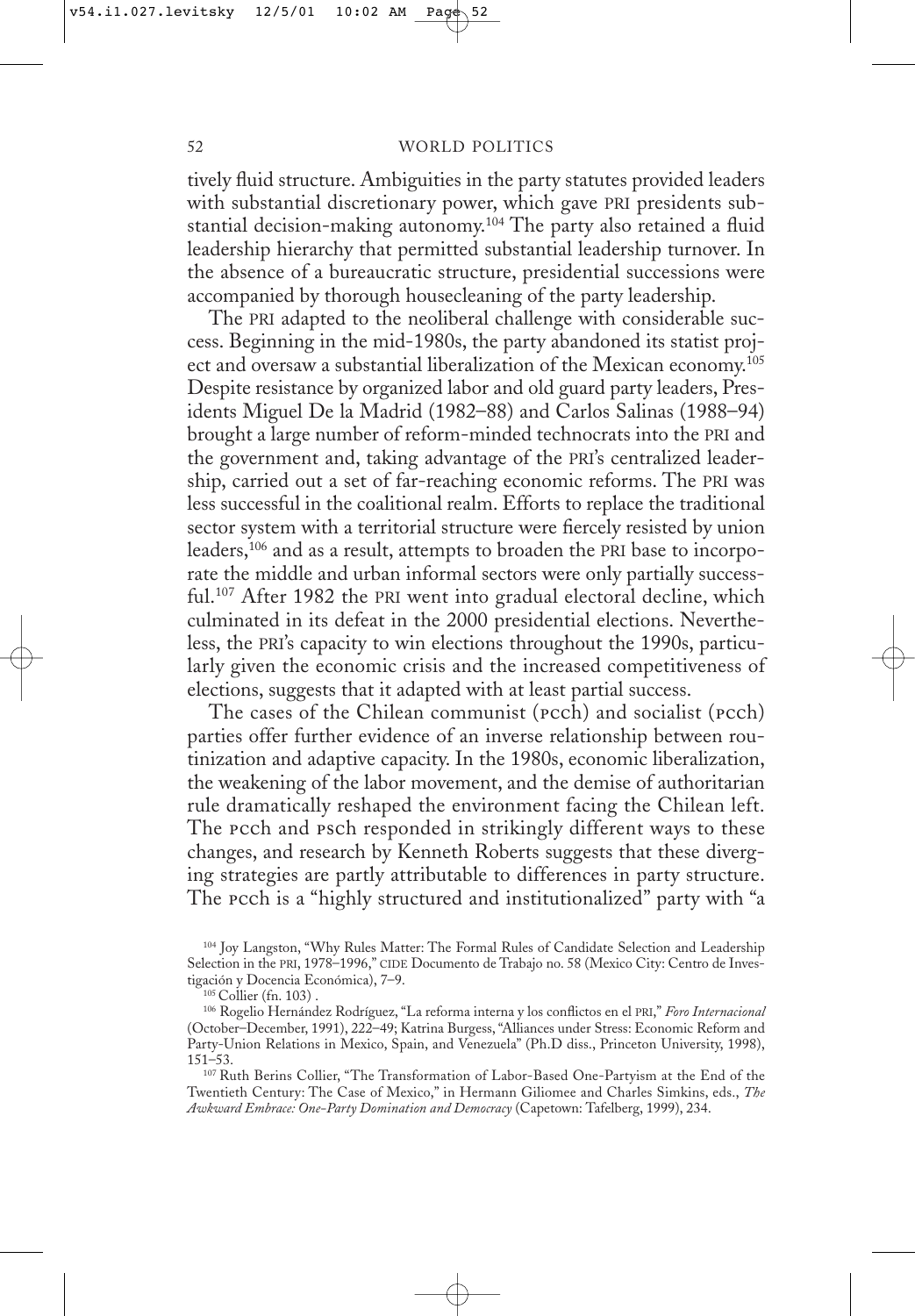well-developed bureaucracy."108 This rigid structure limited the party's innovative capacity in the 1980s, for it "screened out innovative or 'heretical' ideas that emanated from external sources while suppressing the emergence of such ideas from within the party itself."<sup>109</sup> Thus, the party maintained its Marxist program and made little effort to broaden its appeal—and ended up politically marginalized and in electoral decline as a result.<sup>110</sup> By contrast, the psch had a "loosely structured party organization" and "lax disciplinary norms,"111 which made it a "very open, dynamic, and flexible party."<sup>112</sup> Unlike the rech, the rsch underwent a far-reaching renovation of its leadership, its alliances, and its program in the 1980s. It abandoned Marxism for social democracy, loosened its union ties, and adopted a catch-all appeal.<sup>113</sup> The psch and its sister party, the Party for Democracy, enjoyed relative electoral success in the 1990s, more than doubling the average socialist party vote during the period 1957–73.

Finally, Peru's APRA is a case of a mass populist party that pursued an inappropriate strategy. Although APRA was created in opposition and developed a relatively structured organization, it nevertheless exhibited clear populist features, particularly a centralized and personalistic leadership, which provided founder Victor Raúl Haya de la Torre with substantial strategic flexibility.114 These authority patterns persisted after Haya's death and were inherited by his successor, Alan García, in the early 1980s. Facing intense competition for working-class votes from the United Left, García used his control over APRA to shift the party leftward.115 García's populist campaign helped APRA capture the presidency in 1985. Although President García enjoyed a substantial degree of decision-making autonomy, autonomous leadership in the Peruvian case resulted in an ill-advised party strategy. Unlike Carlos Menem, García adopted a populist response to the economic crisis, launching a Keynesian reactivation program and announcing that debt payments

108 Roberts (fn. 12), 47.

109 Kenneth Roberts, "Renovation in the Revolution? Dictatorship, Democracy, and Political Change in the Chilean Left," Kellogg Institute Working Paper no. 203 (Notre Dame, Ind.: Kellogg Institute, 1994), 27.

110 Mary Alice McMarthy, "Center-Left Parties in Chile: Party-Labor Relations under a Minimalist State" (Paper presented at the annual meeting of the Midwest Political Science Association, Chicago, April 10–12, 1997); Roberts (fn. 12), 134–35, 159.

111 Roberts (fn. 12), 48.

112 Roberts (fn. 109), 22.

113 McMarthy (fn. 110).

114 Carol Graham, "Peru's APRA Party in Power: Impossible Revolution, Relinquished Reform," *Journal of Interamerican Studies and World Affairs* 32, no. 3 (1990), 80–81.

115 Cynthia Sanborn, "El Apra en un contexto de cambio, 1968–88," in Heraclio Bonilla and Paul W. Drake, eds., *El APRA de lai ideología a la praxis* (Lima: Centro Latinoamericano de Historia Económica y Social, 1989), 110–13.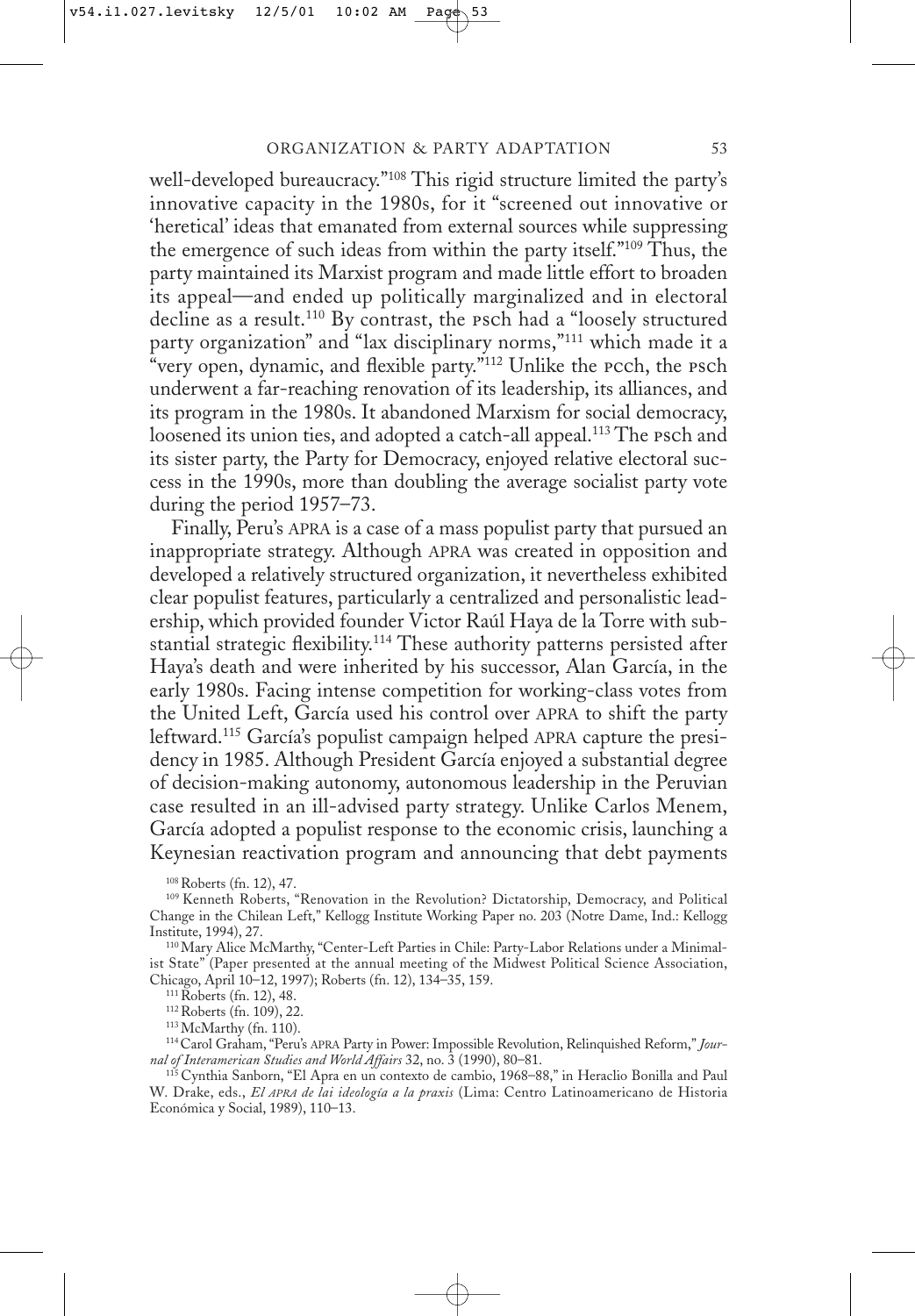| TABLE 2                                                     |  |  |  |  |  |
|-------------------------------------------------------------|--|--|--|--|--|
| ELECTORAL PERFORMANCE OF FIVE MAJOR LATIN AMERICAN POPULIST |  |  |  |  |  |
| OR LABOR-BASED PARTIES IN THE 1980S AND 1990S               |  |  |  |  |  |
| (LEGISLATIVE ELECTIONS)                                     |  |  |  |  |  |
|                                                             |  |  |  |  |  |

| Labor-Based/Populist Party                        | $1980s^a$ | 1990s | Absolute<br>Change | Relative<br>Change |
|---------------------------------------------------|-----------|-------|--------------------|--------------------|
| Justicialista Party (PJ)                          | 40.7      | 39.2  | $-1.5$             | $-3.7$             |
| Chilean Socialist Party (Psch)                    | 13.0      | 12.2  | $-0.8$             | $-6.2$             |
| Institutional Revolutionary Party (PRI)           | 61.1      | 49.5  | $-11.6$            | $-19.0$            |
| Democratic Action (AD)                            | 46.7      | 22.7  | $-24.0$            | $-51.4$            |
| Chilean Communist Party ( <i>pcch</i> )           | 14.0      | 6.0   | $-8.0$             | $-57.1$            |
| American Popular Revolutionary<br>Alliance (APRA) | 38.3      | 14.6  | $-23.7$            | $-61.9$            |

<sup>a</sup>Because Chile was not a democracy in the 1980s, electoral data for the Psch and Pcch are taken from legislative elections from during the 1960–73 period.

would be limited to 10 percent of export earnings. Without consulting the APRA leadership, he nationalized the banking system in 1987.116 The strategy provoked the hostility of the private sector and international lending agencies and generated a deep economic crisis.117 Yet García ignored widespread calls for orthodox stabilization policies, and the economy eventually descended into hyperinflation. APRA fell into a profound crisis as a result, declining from 53 percent of the presidential vote in 1985 to just 4 percent in 1995.

The responses of labor-based parties to the neoliberal challenge had a clear impact on their electoral performance. Table 2 shows the electoral performance of the PJ and the other five parties discussed in this section, comparing their average electoral performance in the 1980s and 1990s. The PJ and PS, both of which underwent far-reaching adaptations, maintained relatively stable electoral bases in the 1990s. The PRI, which underwent a partial adaptation, suffered a moderate electoral decline, while AD, the pcch, and APRA, which adapted slowly or (in the case of APRA), inappropriately, suffered steep electoral declines.

Comparative evidence from Latin America thus provides some initial support for the hypothesis that loosely structured labor-based parties are better equipped to adapt to environmental shocks than are routinized or bureaucratic working-class parties. Although changes in the macroeconomic environment provided a powerful incentive for

 $\overline{\phantom{a}}$ 

<sup>116</sup> Ibid., 118.

<sup>117</sup> Manuel Pastor and Carol Wise, "Peruvian Economic Policy in the 1980s: From Orthodoxy to Heterodoxy and Back," *Latin American Research Review* 27, no. 2 (1992).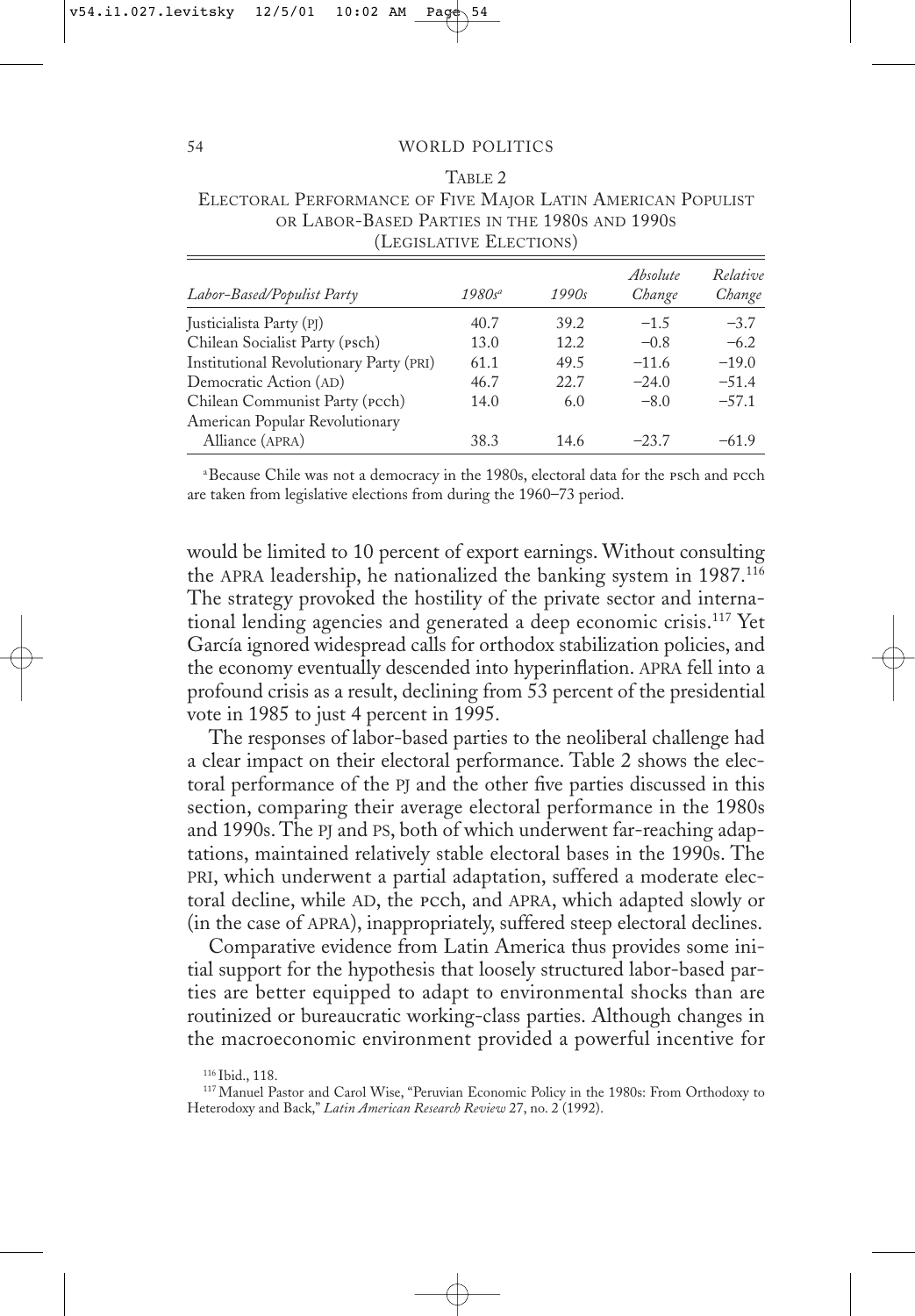labor-based parties to adapt, the wide variation in responses to these changes suggests that an environment-centered approach is insufficient to explain party adaptation. And while the choices and strategies of party leaders such as García, Menem, Pérez, and Salinas were undoubtedly critical to the success or failure of their parties, the cases also make clear that the parties varied considerably in the degree to which they permitted leadership renovation and autonomous decision making. Whereas the loosely structured hierarchies of the PRI and PJ facilitated leadership renovation and imposed few constraints on officeholding leaders, entrenched old guard leaders in the more bureaucratic AD and the pcch limited the capacity of reformers to carry out adaptive strategies. As the case of APRA makes clear, however, strategic flexibility is no guarantee that leaders will choose appropriate strategies. Indeed, autonomous leaders may choose strategies that are highly destructive of their parties.

#### **CONCLUSION**

This article has sought to explain the capacity of labor-based parties to adapt to the opportunities and constraints posed by changing electoral and economic environments. It argued that mass populist parties possess a combination of features that give them a distinctive advantage in terms of adaptive capacity. On the one hand, strong roots in society provide them with an important degree of electoral stability. On the other hand, populist legacies such as loosely structured organizations, nonbureaucratic hierarchies, and relatively autonomous leaderships provide them with a degree of flexibility not found in most workingclass parties. The article applied this argument to the case of Peronism, showing how the PJ's weakly routinized structure facilitated its coalitional and programmatic adaptation. The argument was further supported with evidence from four other Latin American cases.

These findings suggest several implications for future research. First, recent work on the politics of economic liberalization, challenging earlier studies that identified executive autonomy as critical to successful reform, have argued that strong parties may facilitate implementation of reforms.118 This article suggests that a party's contribution to economic reform may depend on the *type* of party attempting the reform. Specifically, mass populist parties, which combine popular sector linkages with fluid hierarchies and autonomous leaderships, may be partic-

<sup>118</sup> Corrales (fn. 49); Stephen Haggard and Robert K. Kaufman, *The Political Economy of Democratic Transitions* (Princeton: Princeton University Press, 1995), 166–74.